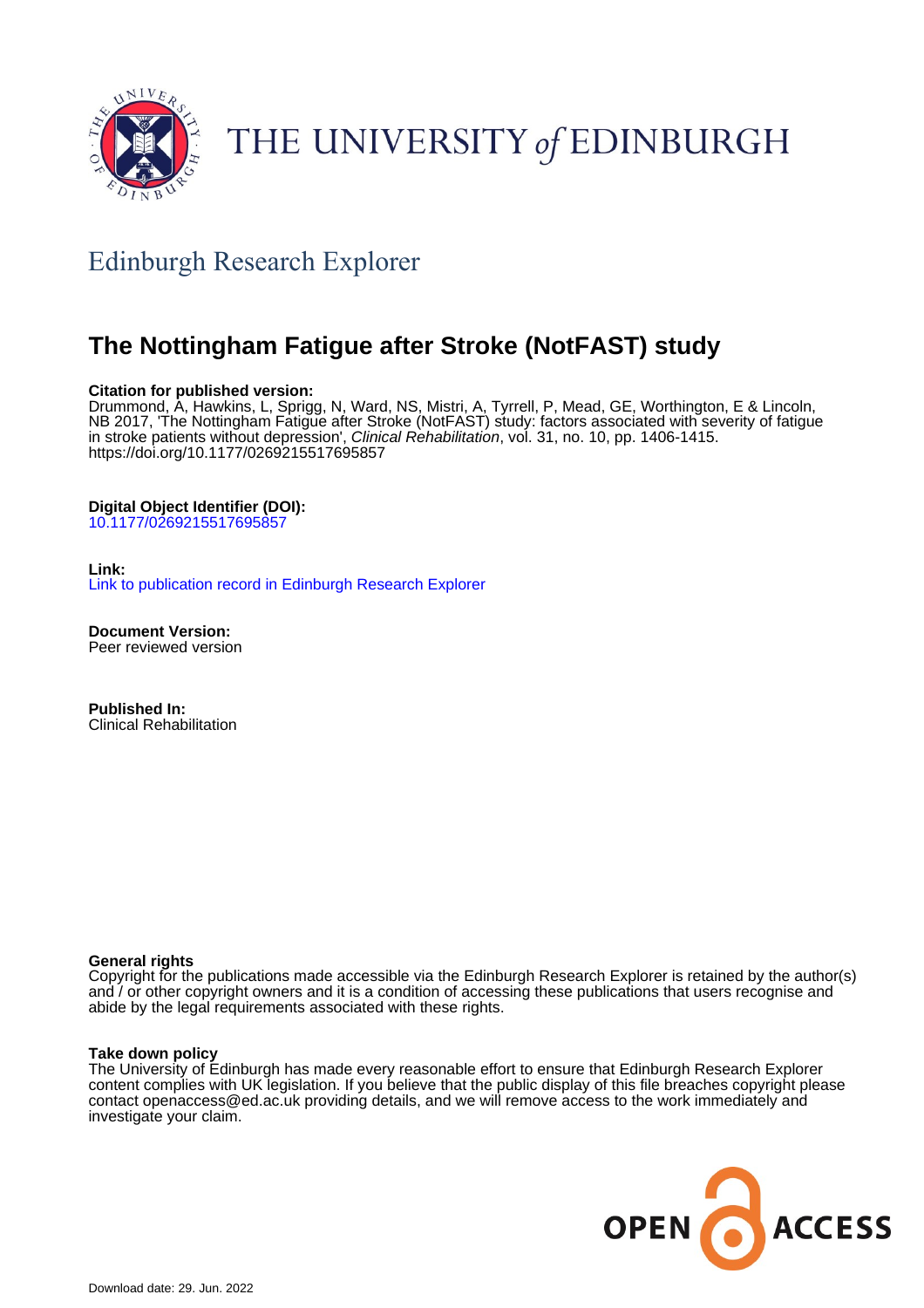# **The Nottingham Fatigue After Stroke (NotFAST) study: Factors associated with severity of fatigue in stroke patients without depression**

Avril Drummond<sup>1</sup> Louise Hawkins<sup>1</sup> Nikola Sprigg<sup>1</sup> Nick S Ward<sup>3</sup> Amit Mistri<sup>2</sup> Pippa Tyrrell<sup>4</sup> Gillian E Mead<sup>5</sup> Esme Worthington<sup>1</sup>

Nadina B Lincoln $1$ 

<sup>1</sup>Faculty of Medicine and Health Sciences, University of Nottingham; <sup>2</sup>University Hospitals of Leicester NHS Trust; <sup>2</sup> Sobell Department of Motor Neuroscience, UCL Institute of Neurology, Queen Square; National Hospital for Neurology and Neurosurgery, Queen Square; UCLP Centre for Neurorehabilitation, Queen Square; <sup>4</sup> University of Manchester and Manchester Academic Health Sciences Centre, Salford Royal Foundation Trust; <sup>5</sup> Centre for Clinical Brain Sciences, University of Edinburgh.

Corresponding author: Professor Avril Drummond, School of Health Sciences,

The University of Nottingham, A Floor South Block Link, Queen's Medical

Centre, Nottingham, NG7 2HA. Email: avril.drummond@nottingham.ac.uk.

Twitter: @AvrilDrummond1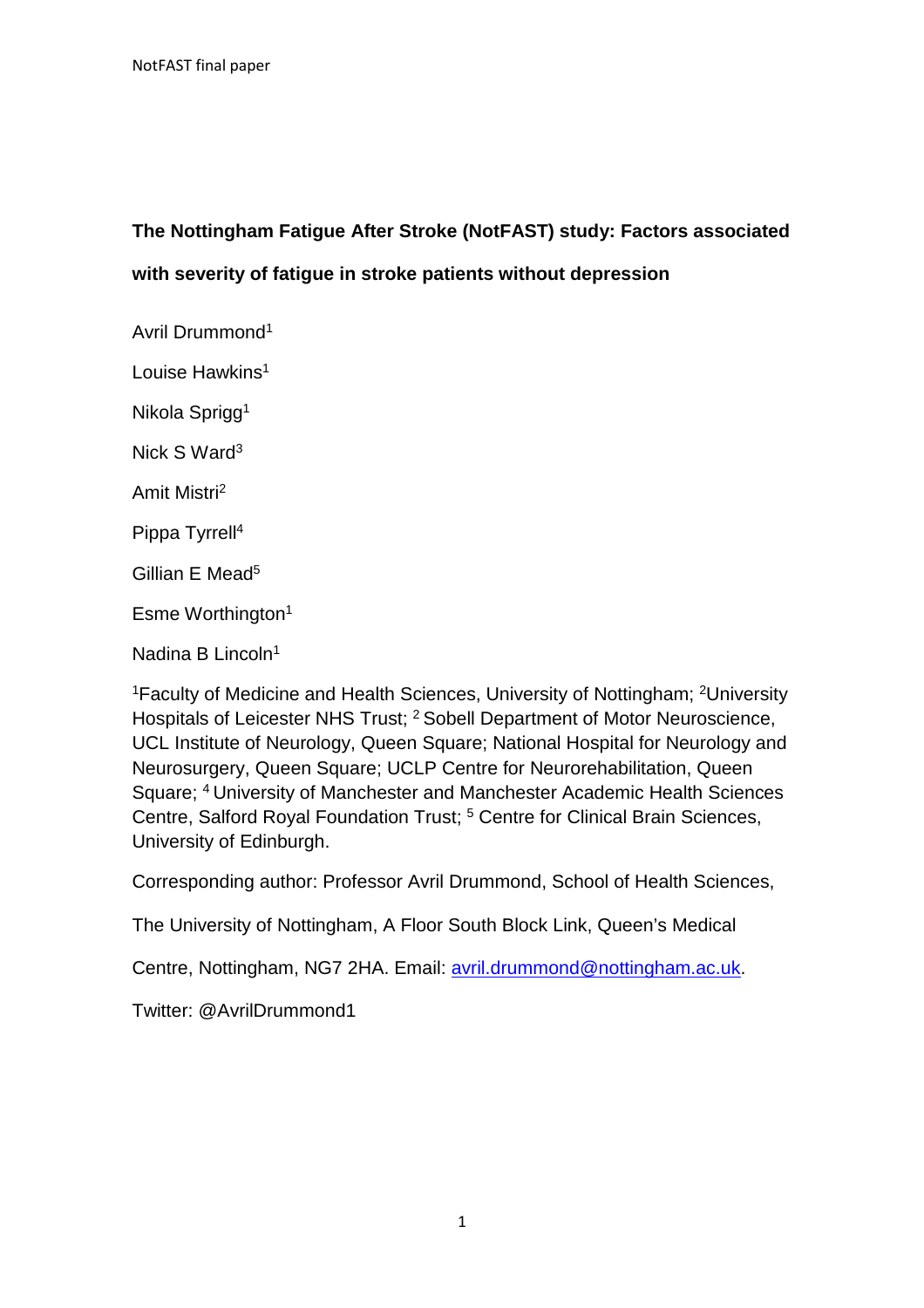#### **Abstract**

**Objective.** To identify factors associated with post-stroke fatigue in a sample of stroke survivors without depression.

**Design.** Cross-sectional cohort study.

**Setting.** Recruitment was from four stroke units in the UK.

**Subjects.** Participants were assessed within four weeks of first stroke; those with high levels of depressive symptoms (score ≥7 Brief Assessment Schedule Depression Cards) were excluded.

**Main measures.** Participants were assessed four to six weeks after stroke on the Fatigue Severity Subscale of the Fatigue Assessment Inventory, the Rivermead Mobility Index, Nottingham Extended Activities of Daily Living scale, Beck Anxiety Index, Sleep Hygiene Index, 6m walk test, and measures of cognitive ability.

**Results.** Of the 371 participants recruited, 103 were excluded and 268 were assessed. Of the latter, the mean age was 67.7 years (SD 13.5) and 168 (63%) were men. The National Institutes of Health Stroke Scale mean score was 4.96 (SD 4.12). Post-stroke fatigue was reported by 115 (43%) of participants, with 71 (62%) reporting this to be a new symptom since their stroke. Multivariate analysis using the Fatigue Severity Scale as the outcome variable found prestroke fatigue, having a spouse/partner, lower Rivermead Mobility Index score,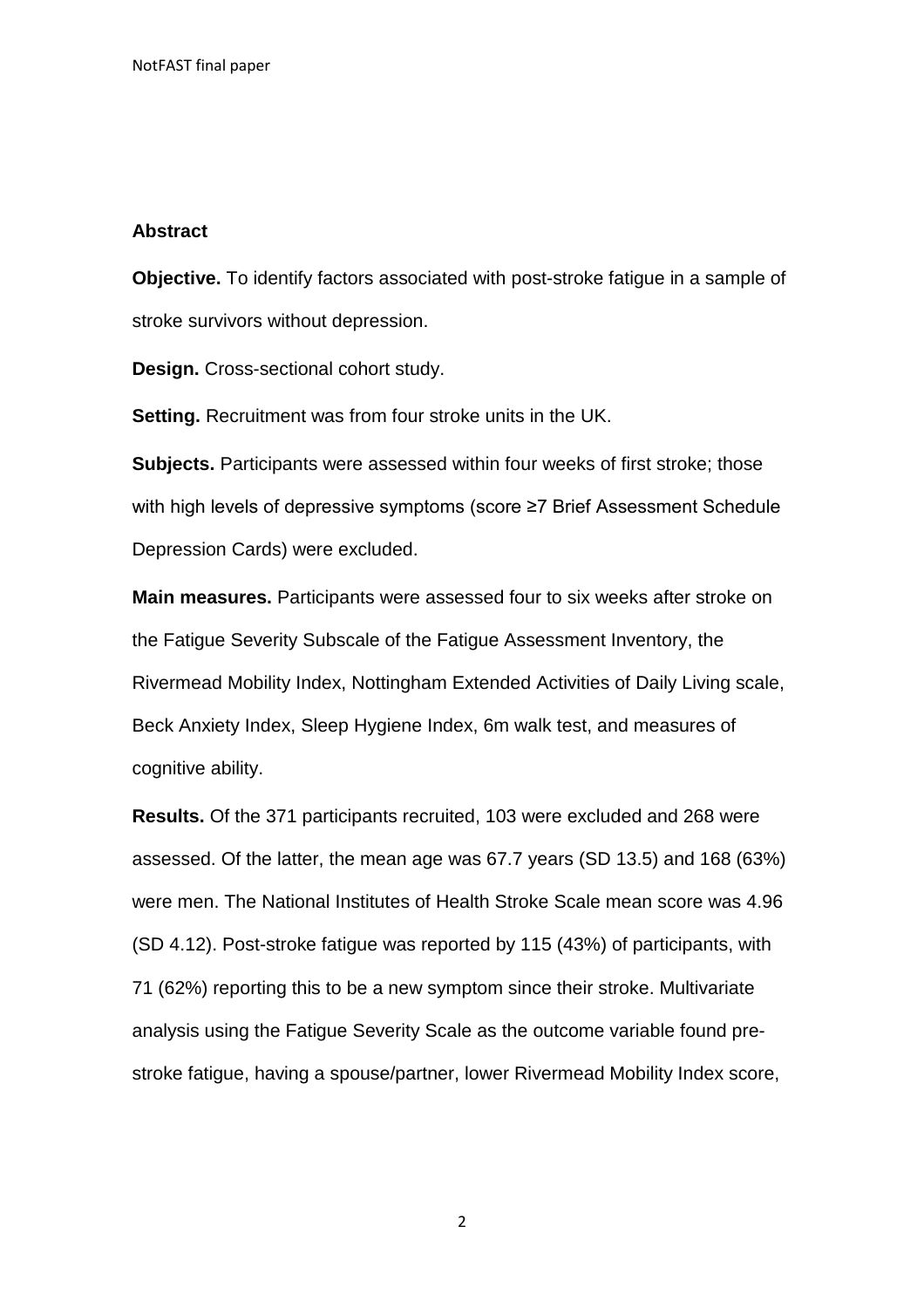and higher scores on both the Brief Assessment Schedule Depression Cards and Beck Anxiety Index were independently associated with post-stroke fatigue, accounting for approximately 47% of the variance in Fatigue Severity Scale scores.

**Conclusions.** Pre-stroke fatigue, lower mood, and poorer mobility were associated with post-stroke fatigue.

# **Key words**

Stroke, fatigue, correlation, depression, mood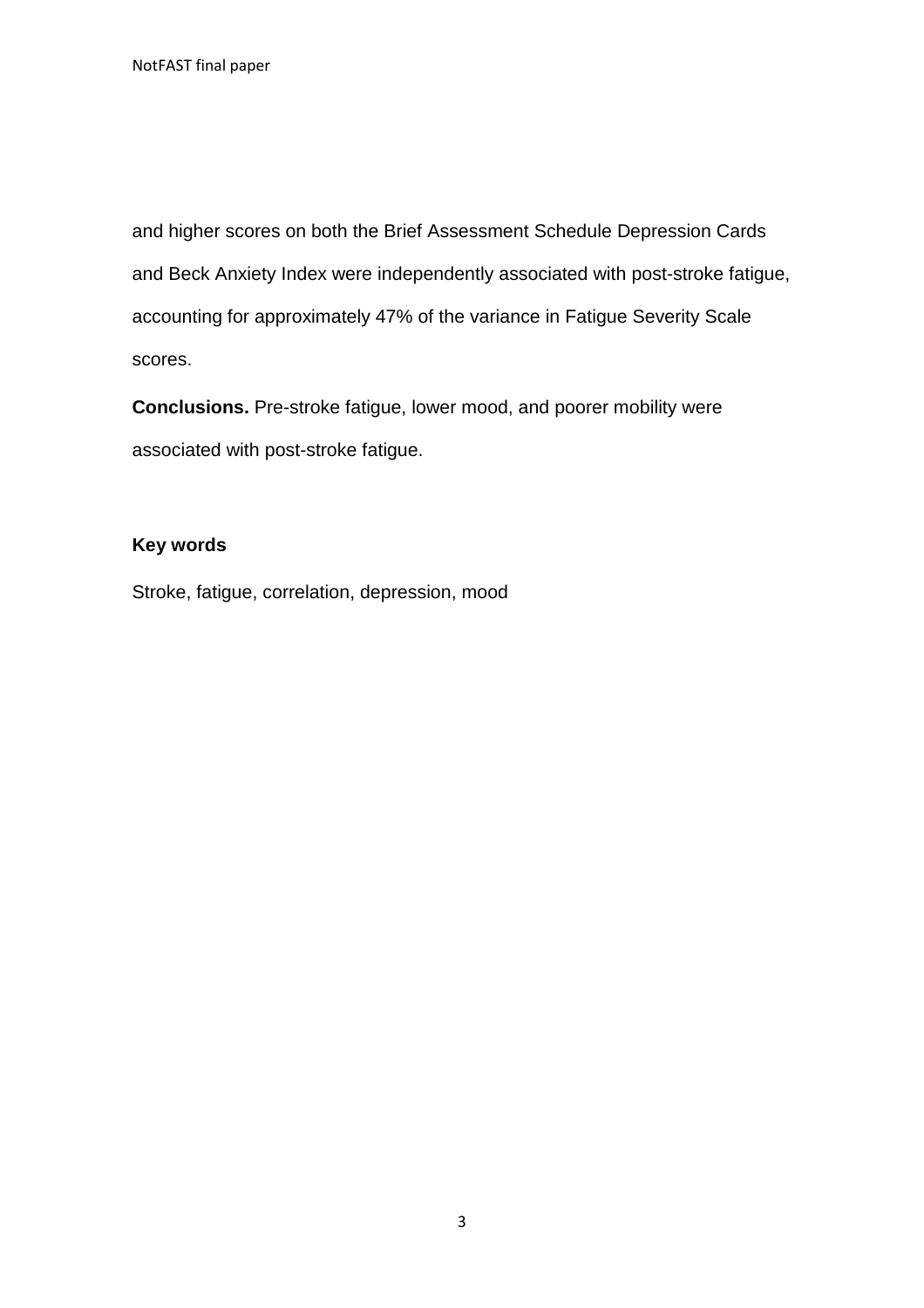#### **Introduction**

Fatigue is one of the most distressing symptoms after stroke and its treatment is an important unmet need for stroke survivors and their carers.<sup>1</sup> Post-stroke fatigue adversely affects daily occupational performance and roles, return to work, participation in rehabilitation programmes, and quality of life. <sup>2-4</sup> Many studies have highlighted associations between depressive symptoms and fatigue after stroke, leading to the suggestion that post-stroke fatigue is a symptom of depression.<sup>5, 6</sup> However, post-stroke fatigue has also been found independently of low mood.<sup>7, 8</sup> No previous studies have excluded participants with depressive symptoms, allowing fatigue to be investigated independently of this factor. Aside from the link with depression, evidence identifying other factors associated with post-stroke fatigue is limited and often conflicting. Given the impact of fatigue on outcomes, it is important that post-stroke fatigue is appropriately identified and managed in clinical practice. The aim of the Nottingham Fatigue After Stroke (NotFAST) study was to identify factors associated with post-stroke fatigue in a sample of stroke survivors without depression, in order to inform clinical practice and the development of effective interventions.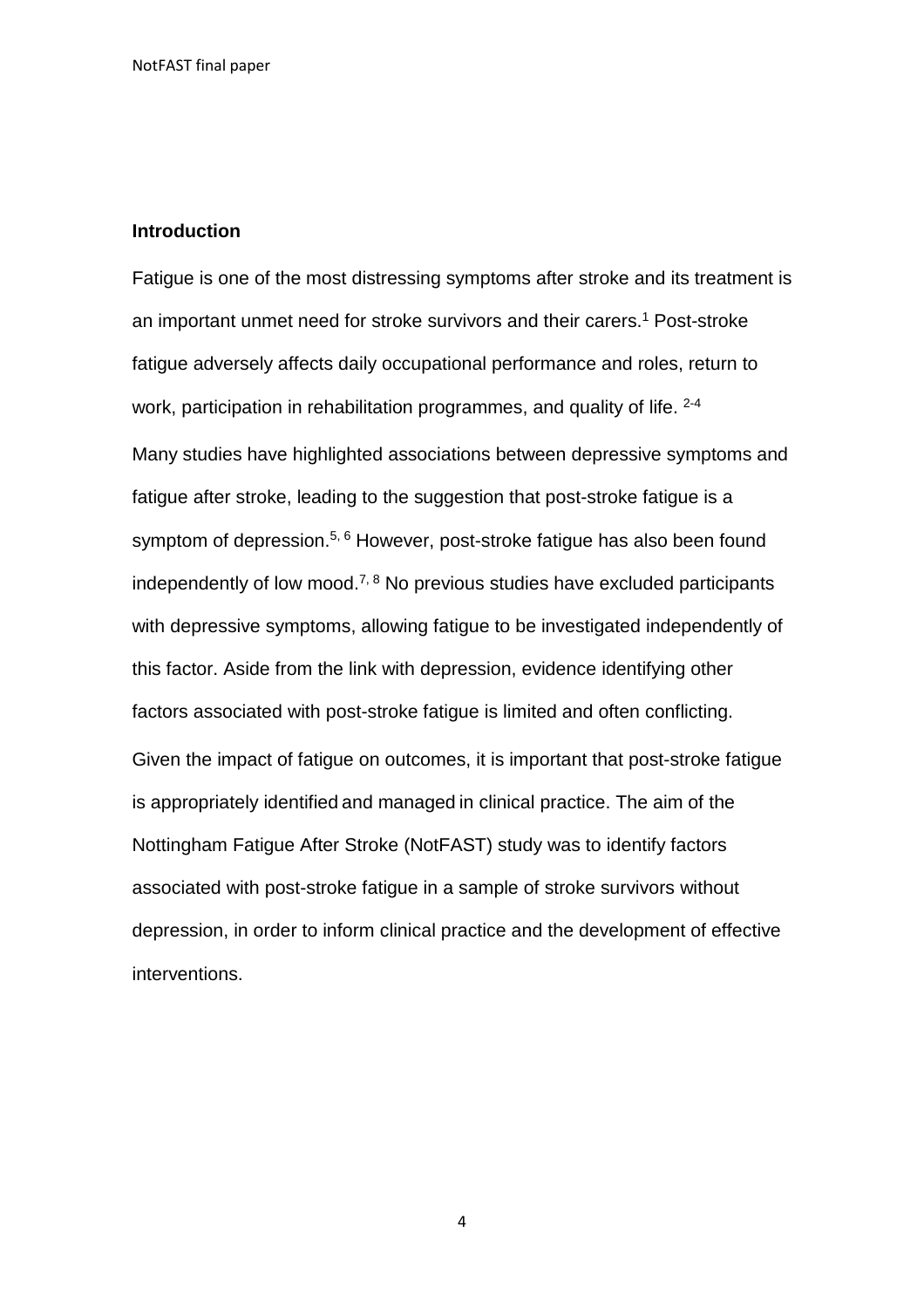#### **Methods**

NotFAST was a multi-centre, longitudinal cohort study. Ethical approval was granted by the East Midlands (Nottingham 2) NHS Health Research Authority Research Ethics Committee (13/EM/0187).

Participants were recruited from four UK inpatient stroke services at Nottingham University Hospitals, University Hospitals of Leicester, University College London Hospitals and Salford Royal Hospital.

Recruitment began in September 2013 and took place over an 18-month period. Stroke inpatients were identified by research assistants and by UK Clinical Research Network clinical trials researchers. Those eligible for inclusion had a clinical diagnosis of stroke, were aged ≥18 years, able to give informed consent, and had no previous history of stroke. Potential participants were excluded if they were unable to read or speak English, or had a documented diagnosis of dementia.

Participants were identified within four weeks of stroke and, after obtaining informed consent, screening for dysphasia and depressive symptoms was completed. The Sheffield Screening Test for Acquired Language Disorders was used for dysphasia, and those scoring below the age-recommended thresholds<sup>9</sup> were excluded in order to ensure that subsequent assessments could be completed. Depressive symptoms were assessed using the Brief Assessment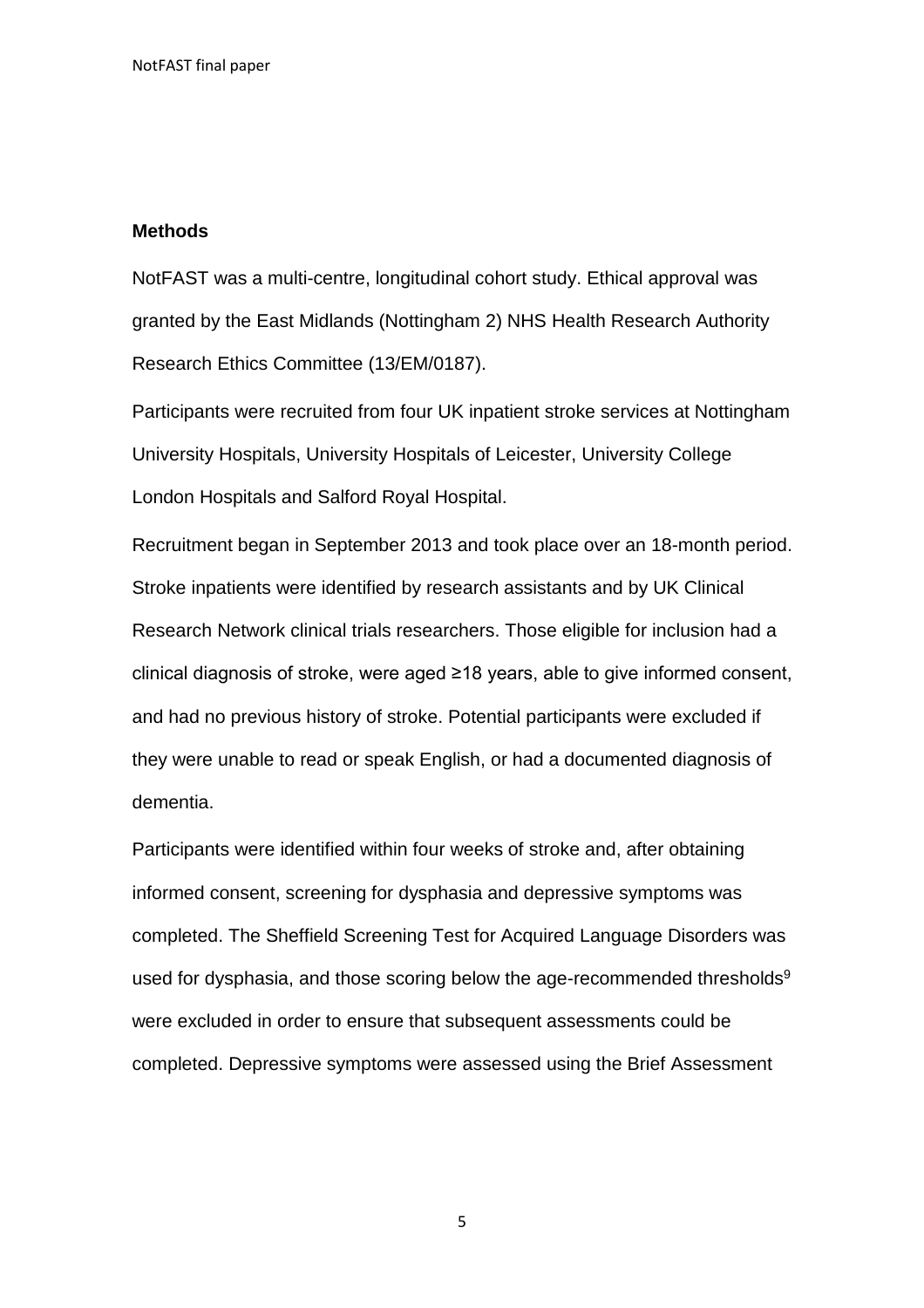Schedule Depression Cards; those who scored ≥7, consistent with a diagnosis of a depressive disorder,<sup>10</sup> were excluded.

Participants were assessed on the following:

- *Self-reported fatigue* using the nine item Fatigue Severity Subscale of the Fatigue Assessment Inventory<sup>11</sup> (score range 7-49, with higher scores indicative of greater fatigue). Participants were also asked to recall their pre-stroke fatigue level using the Fatigue Severity Subscale. A score >36 was used to indicate clinically significant fatigue, an approach used by others.<sup>12</sup>
- *Mobility and activities of daily living (ADLs)* using the Rivermead Mobility Index<sup>13</sup> (score 0-15), Barthel Index<sup>14</sup> (score 0-20), Nottingham Extended Activities of Daily Living scale<sup>15</sup> (score 0-22), and a timed 6m walk test.<sup>16</sup> Higher Rivermead Mobility Index, Barthel Index and Nottingham Extended Activities of Daily Living scale scores are indicative of greater levels of independence. Participants were also asked to recall their prestroke abilities on the Nottingham Extended Activities of Daily Living scale and Rivermead Mobility Index.
- *Sleep* using the Sleep Hygiene Index<sup>17</sup> (score 0-52, with higher scores indicative of poorer sleep practices).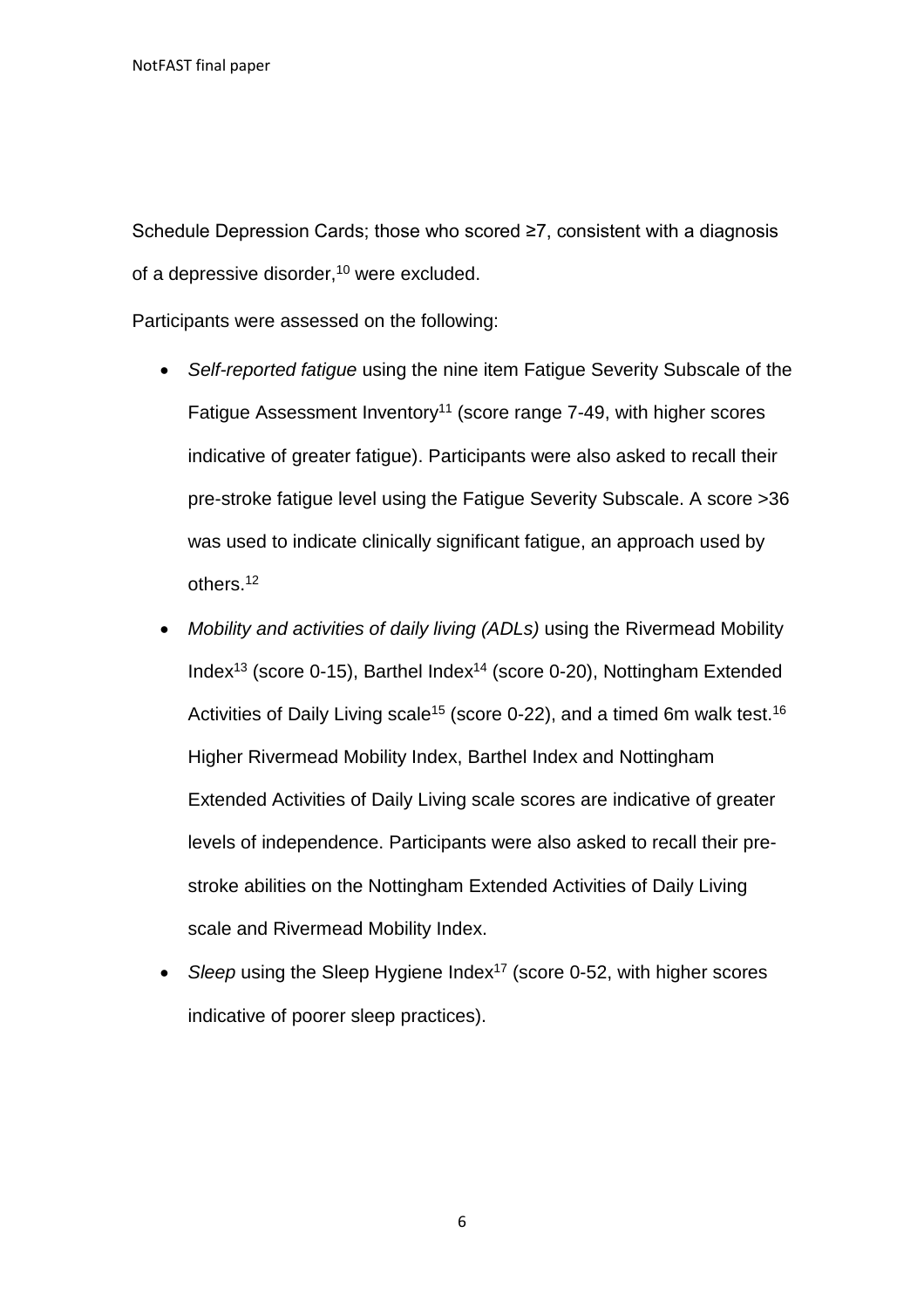- Mood and emotional factors using the Beck Anxiety Inventory<sup>18</sup> (score 0-63) and Impact of Event Scale – Revised.<sup>19</sup> (score 0-88). Higher scores on the Beck Anxiety Inventory and Impact of Event Scale – Revised are indicative of greater anxiety and greater distress arising from traumatic events, respectively.
- *Cognitive abilities* using the Dot cancellation subtest of the Stroke Drivers Screening Assessment (sustained attention),<sup>20</sup> Stroop colour word test (selective attention),<sup>21</sup> and Adult Memory and Information Processing Battery speed of information processing test.<sup>22</sup>

A sample size estimate, based on up to 20 variables in the regression analysis, with 15 participants per variable, would require a sample size of 300.

The data were analysed with IBM SPSS Statistics software version 22. No attempt was made to impute missing data.

The frequency of fatigue was determined pre- and post-stroke and compared using McNemar's test.

Univariate analyses were used to identify factors significantly associated with post-stroke fatigue. Linear regression explored the unadjusted relationships between fatigue (Fatigue Severity Subscale score) and continuous variables, and differences in Fatigue Severity Subscale scores for categorical variables were investigated using one-way ANOVA or t-tests.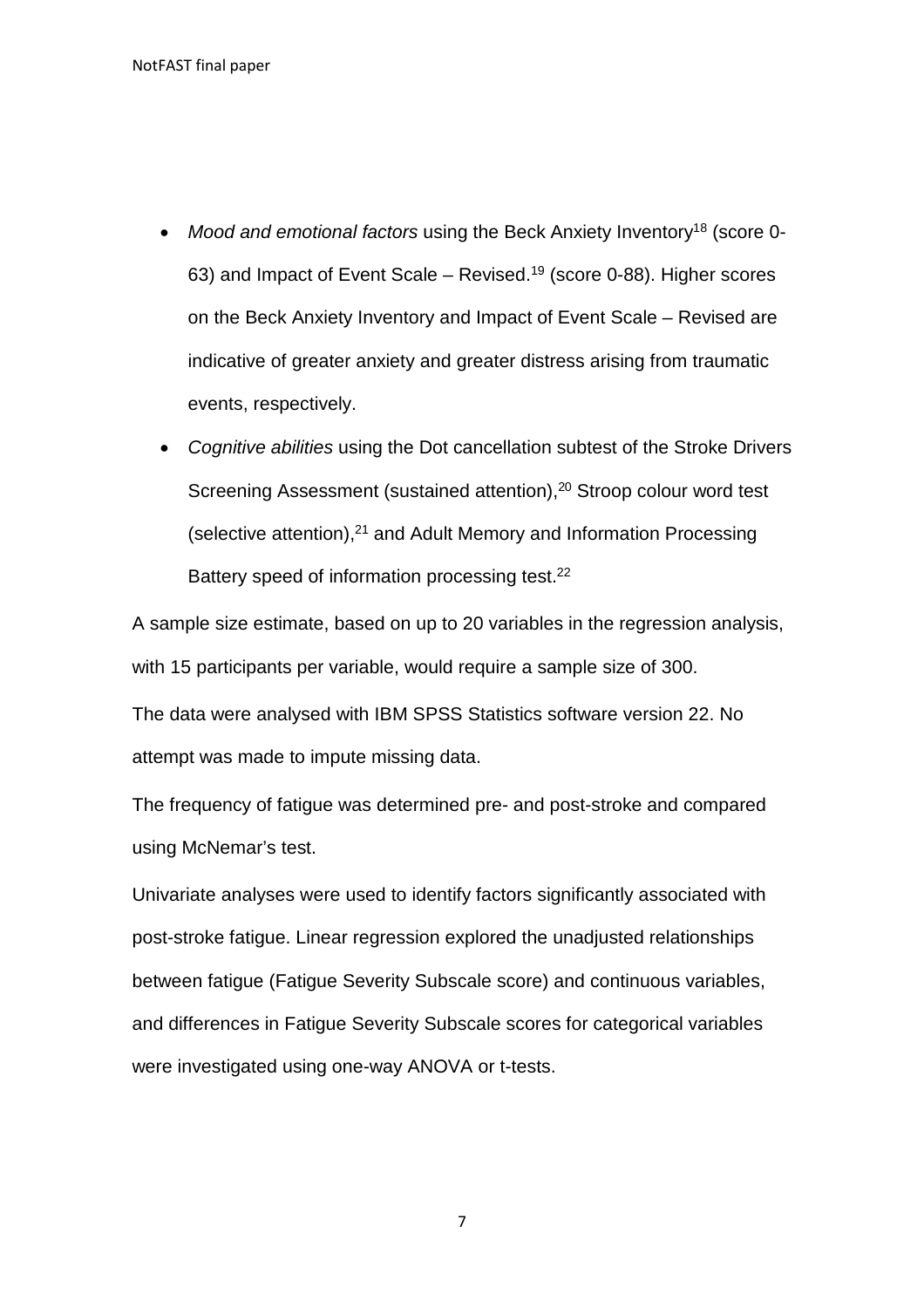The data were examined to check that there were no non-linear associations or extreme outliers using scatter plots, and residuals were computed to test assumptions of normality and constant variance. To determine factors independently associated with fatigue, using the Fatigue Severity Subscale score as the dependent variable, an explanatory model using multivariable linear regression analysis was developed whereby those variables that were statistically significant in univariate analysis (*p ≤* 0.05) were entered into a multivariable model and a step-wise modelling procedure followed to obtain a final model of only statistically significant (*p ≤* 0.05) variables.

#### **Results**

Three hundred and seventy-one participants were recruited. After exclusion on screening variables and losses (n=103), further assessments were conducted with 268 participants.

Details of study recruitment and retention are presented in Figure 1.

[Figure 1].

The demographic and clinical characteristics of participants are presented in Table 1. Participants comprised mainly men (63%) and had a mean age of 67.7 years (SD 13.5, range 24 - 94 years). Most (91%) had had an infarction, with a high proportion of lacunar strokes (41%). National Institutes of Health Stroke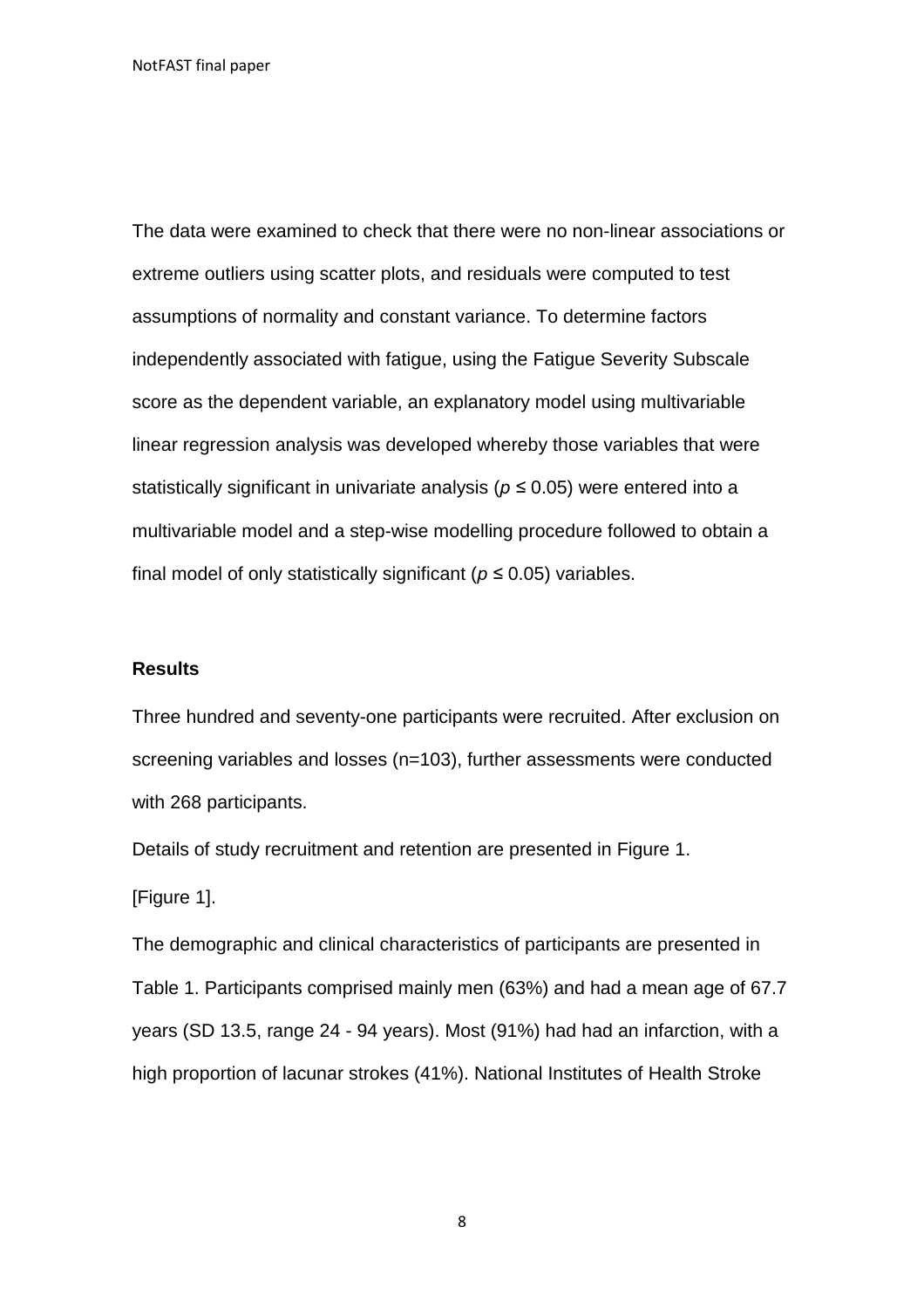Scale (NIHSS)<sup>23</sup> scores indicated mild or/moderate stroke severity<sup>24</sup> (mean) 4.96, SD 4.12). The mean days post-stroke at which assessments were completed was 23.61 (SD 13.15), with 164 assessments (61%) completed at home, and the remainder completed in hospital (30%) or in clinic/other settings (9%).

[Table1]

The distributions of scores are shown in Table 2. Mean Fatigue Severity Subscale scores were significantly higher post-stroke than pre-stroke (mean difference 10.4, 95% C.I. 8.7, 12.2, *p <* 0.001).

[Table 2]

The number reporting having had fatigue pre-stroke was 51 (19%), and the number reporting fatigue at assessment was 115 (43%). Of those reporting fatigue after stroke, 44 (38%) had also indicated fatigue pre-stroke, and 71 (62%) had developed new fatigue (*p <* 0.001).

[Table 3]

*Factors associated with fatigue*

The correlation between fatigue and other variables showed 12 statistically significant associations ( $p \le 0.05$ ) (Tables 4 and 5). Those with higher Fatigue Severity Subscale scores were younger (*p =* 0.01), had higher pre-stroke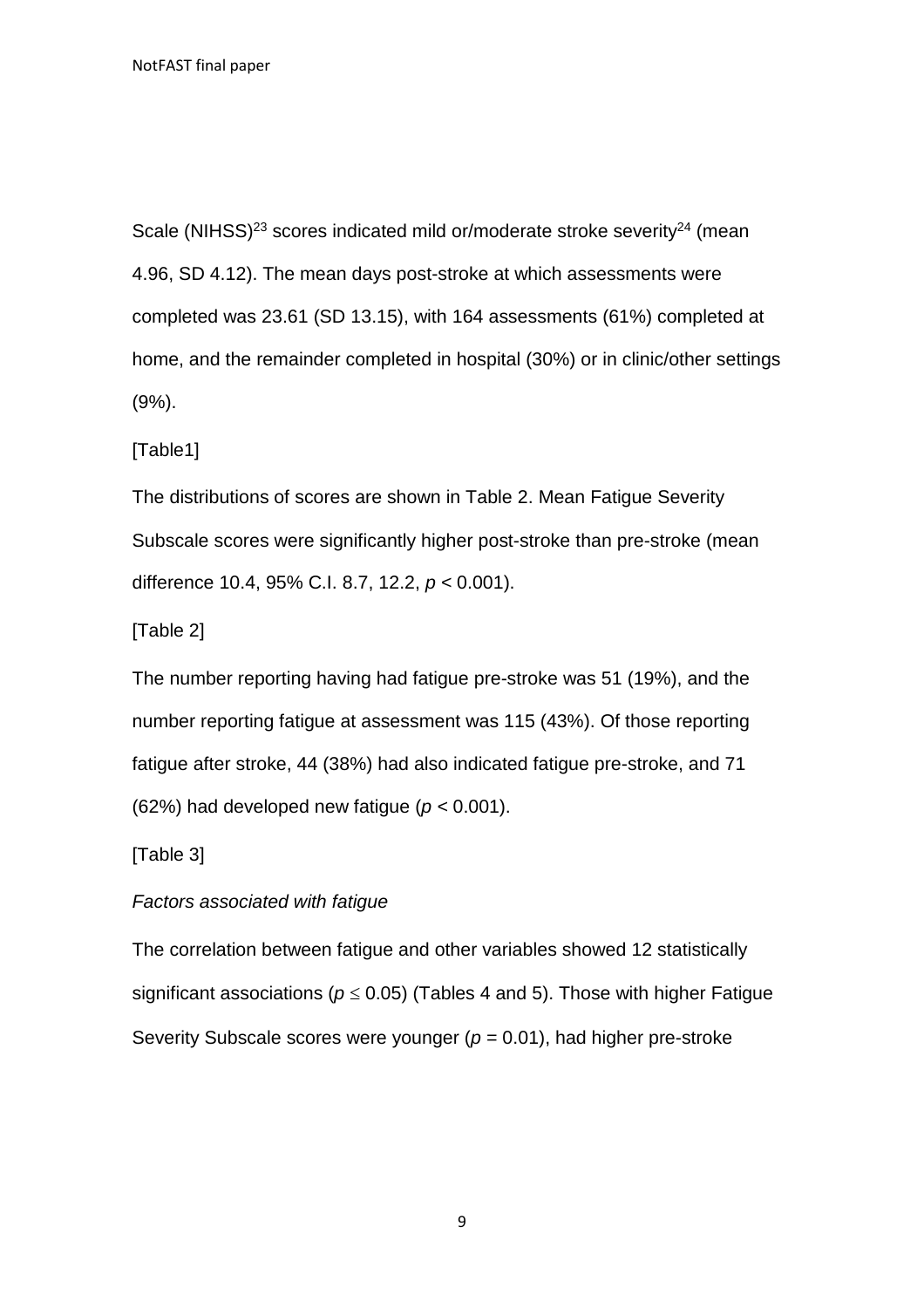Fatigue Severity Subscale scores (*p <* 0.001), lower pre-stroke (*p =* 0.03) and post-stroke (*p =* 0.001) Rivermead Mobility Index scores, and lower post-stroke Nottingham Extended Activities of Daily Living (*p =* 0.004) and Barthel Index (*p =* 0.01) scores. Higher Fatigue Severity Subscale scores were associated with higher scores on the Brief Assessment Schedule Depression Cards, Beck Anxiety Inventory, Impact of Event Scale, and Sleep Hygiene Index (*p <* 0.001). For categorical variables, those with high levels of post-stroke fatigue were compared with those with low levels of fatigue. Mean Fatigue Severity Subscale scores were higher in those with a spouse or partner compared to those who were single, widowed or divorced (4.55 95% C.I. 0.42, 8.67, *p =* 0.03). Participants who were in work also reported higher mean Fatigue Severity Subscale scores than those who were retired or not working (4.82, 95% C.I. 0.61, 9.03, *p =* 0.03). No other demographic or clinical characteristics were significantly associated with post-stroke Fatigue Severity Subscale scores.

#### [Tables 4 and 5]

#### *Factors independently associated with fatigue*

Multiple linear regression analysis was conducted, with post-stroke Fatigue Severity Subscale score as the outcome variable, and with the twelve variables which were found to be significantly associated with fatigue in the univariate analyses (Table 6). In the final model, having a spouse or partner, lower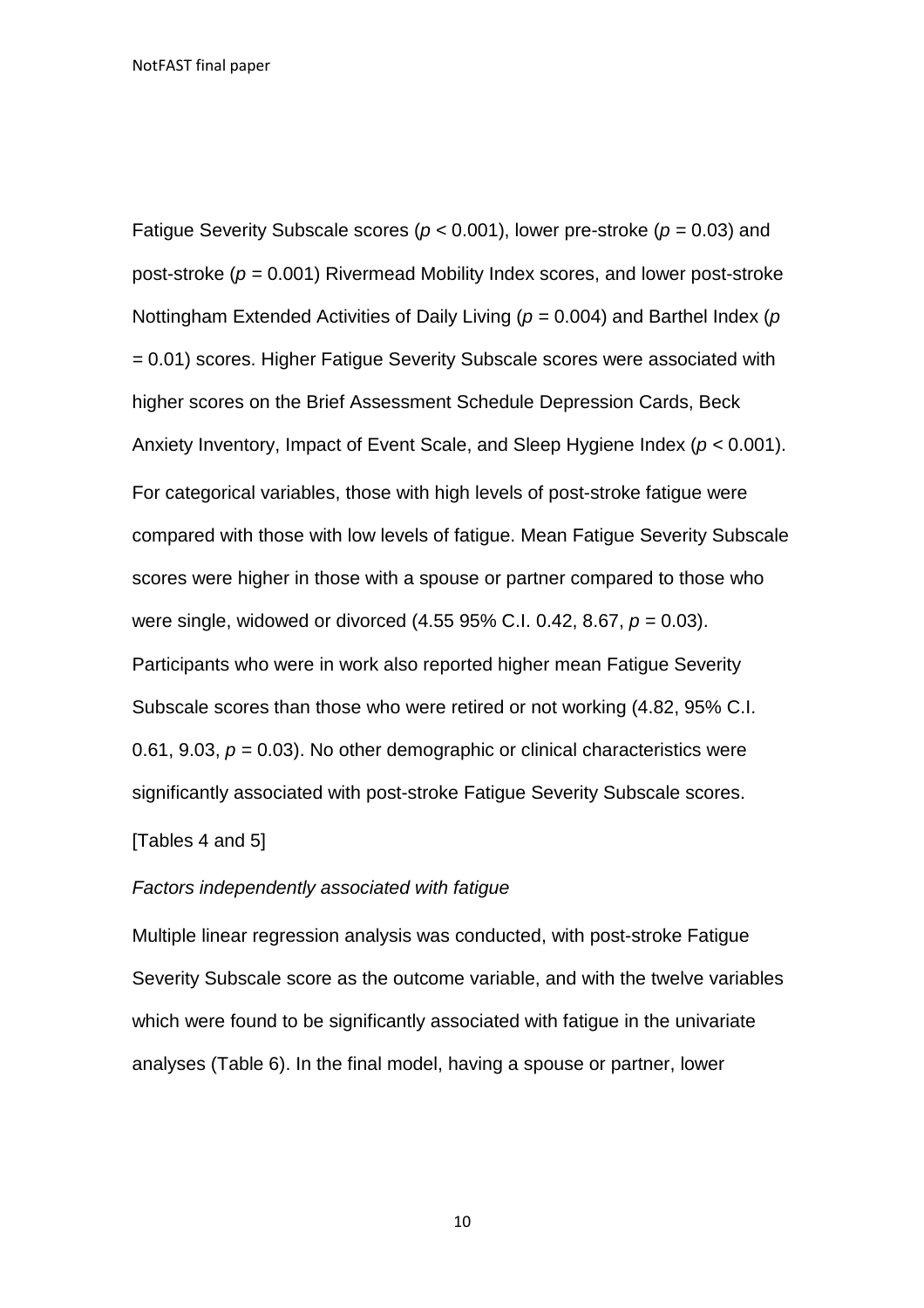Rivermead Mobility Index, and higher scores on the Brief Assessment Schedule Depression Cards, Beck Anxiety Inventory, and pre-stroke Fatigue Severity Subscale accounted for approximately 47% of the variance (Adjusted  $R^2$ = 0.471) in Fatigue Severity Subscale scores. The analyses were repeated with the inclusion of gender, however there was no difference in the resulting overall model. (Adjusted  $R^2$ = 0.476).

[Table 6]

### **Discussion**

Fatigue was common at four to six weeks post-stroke in a sample of stroke survivors without depression. Clinically significant levels of fatigue were reported by 43% of participants. Fatigue was associated with self-reported prestroke fatigue, being in a relationship, lower levels of functional mobility, and higher levels of anxiety and depressive symptoms.

Our findings on the frequency of fatigue lie within the range of proportions of stroke survivors with fatigue reported by Choi-Kwon et al., $8$  however the large range in frequency of fatigue (23-75%) in the latter review probably reflects the methodological diversity of the included studies. Our figure is considerably higher than that reported by Duncan et al.<sup>25</sup> at one month post-stroke (33%), a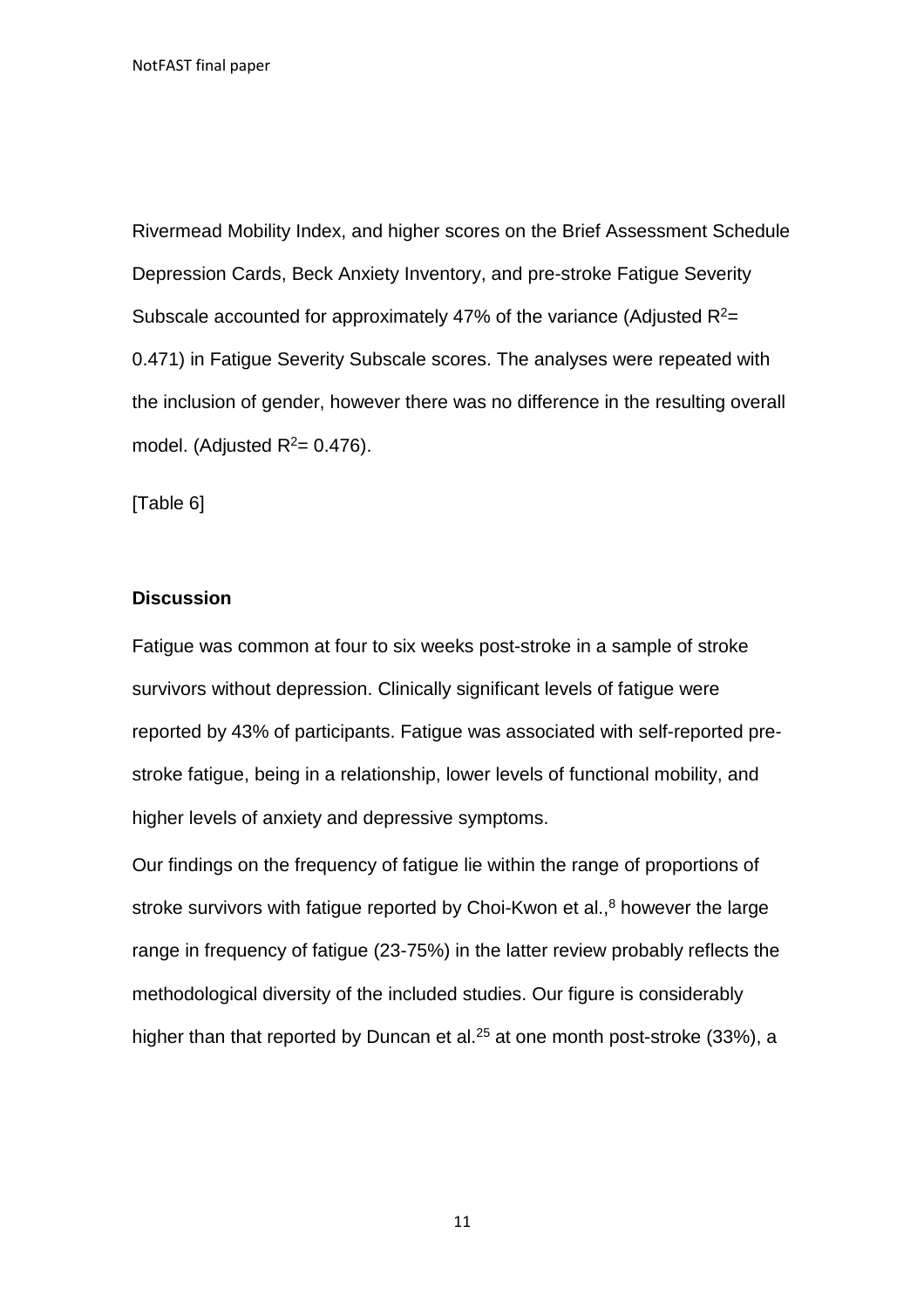study which used a case definition interview, rather than a screening questionnaire, to identify fatigue.

Our sample was relatively unimpaired physically and cognitively, probably due to the predominance of those with lacunar syndrome strokes. The prevalence of fatigue was higher than that reported by Radman et al.  $(30\%)^{26}$ , although the assessment of those with minor stroke (NIHSS  $\leq 6$ ) in the latter study was conducted rather later, at six months post-stroke. Our findings thus suggest that minor stroke is associated with fatigue frequently, and early, in the recovery process, and therefore has the potential to impact on the early stages of rehabilitation.<sup>3</sup>

The association of post-stroke fatigue and retrospectively reported pre-stroke fatigue has been noted previously.12, 27, 28 Our sample reported a lower prevalence of pre-stroke fatigue than both Choi-Kwon et al.<sup>27</sup> (38%) and Lerdal et al.<sup>12</sup> (30%), although direct comparison is problematic as fatigue was assessed differently by visual analogue scale and dichotomous question, respectively. Our findings are broadly comparable with those of Chen et al.<sup>28</sup> who also used the Fatigue Severity Subscale to determine the prevalence (22%) of pre-stroke fatigue.

The majority (62%) of those who reported post-stroke fatigue had not experienced fatigue previously, suggesting that the stroke event may be linked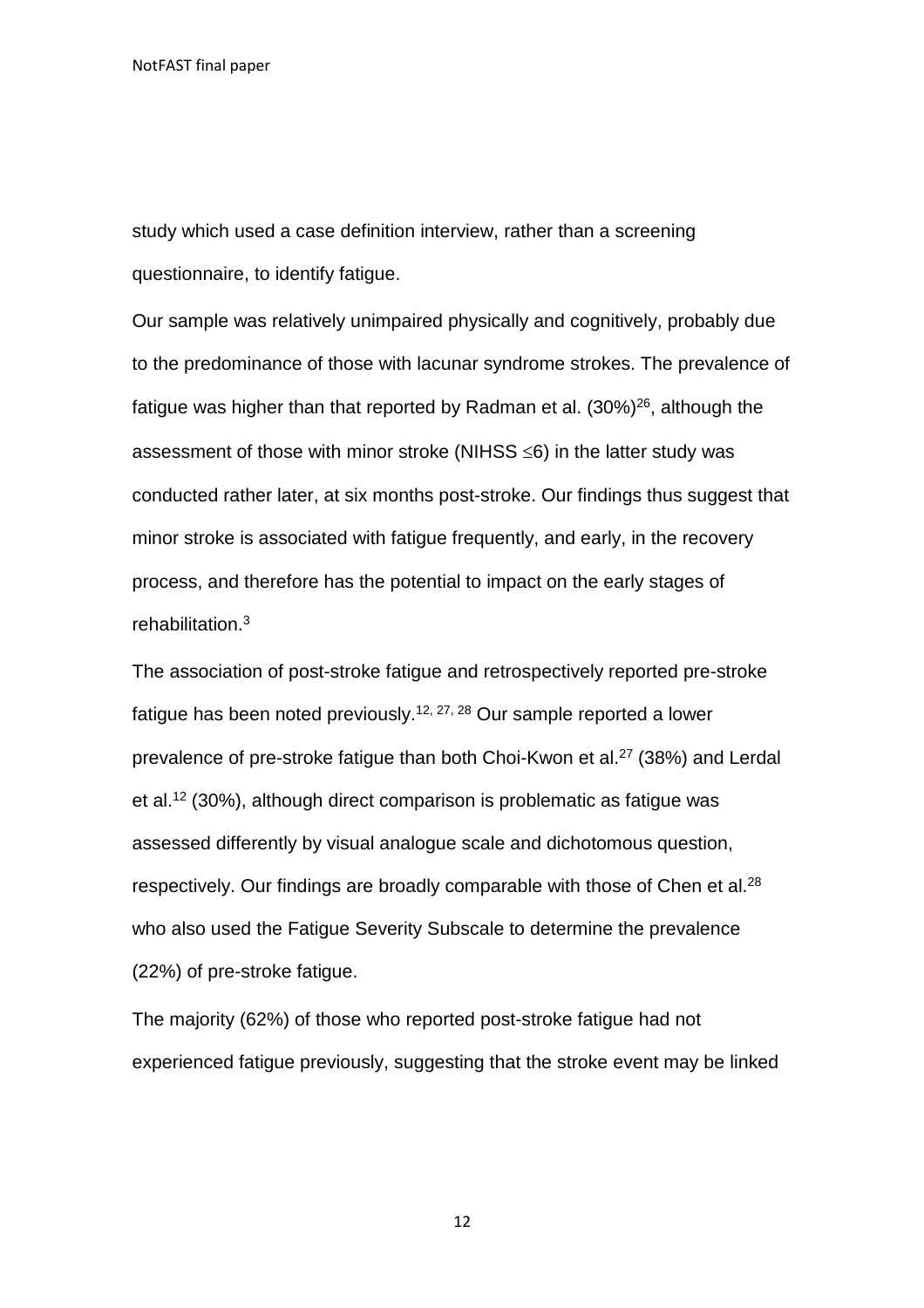to the development of fatigue. However, a high proportion (86%) of our participants who reported fatigue pre-stroke also reported fatigue after stroke, suggesting that some survivors experienced a continuation or exacerbation of pre-existing fatigue following stroke. The causes of pre-stroke fatigue are not clear, and are likely to be multifactorial.<sup>28</sup> Pre-stroke fatigue is, however, difficult to measure accurately, relying on recollection of events prior to stroke, which can result in recall bias.

It has been reported that post-stroke fatigue is more common in single people than in married/cohabiting people,<sup>29</sup> while others have found no significant association with relationship status.<sup>12, 30</sup> In contrast, we found that being in a relationship was significantly associated with fatigue, with higher levels of fatigue reported by those with a spouse or partner compared to those who were single, widowed or divorced, and explained the most variation in Fatigue Severity Subscale scores. However, we did not find an association between fatigue and living arrangements, suggesting that the influence of a personal relationship may be different from the potential availability of practical support at home. The reasons for the differences between these findings are unclear, but may result from heterogeneous samples, chance findings, or a complex interplay of social factors warranting further investigation.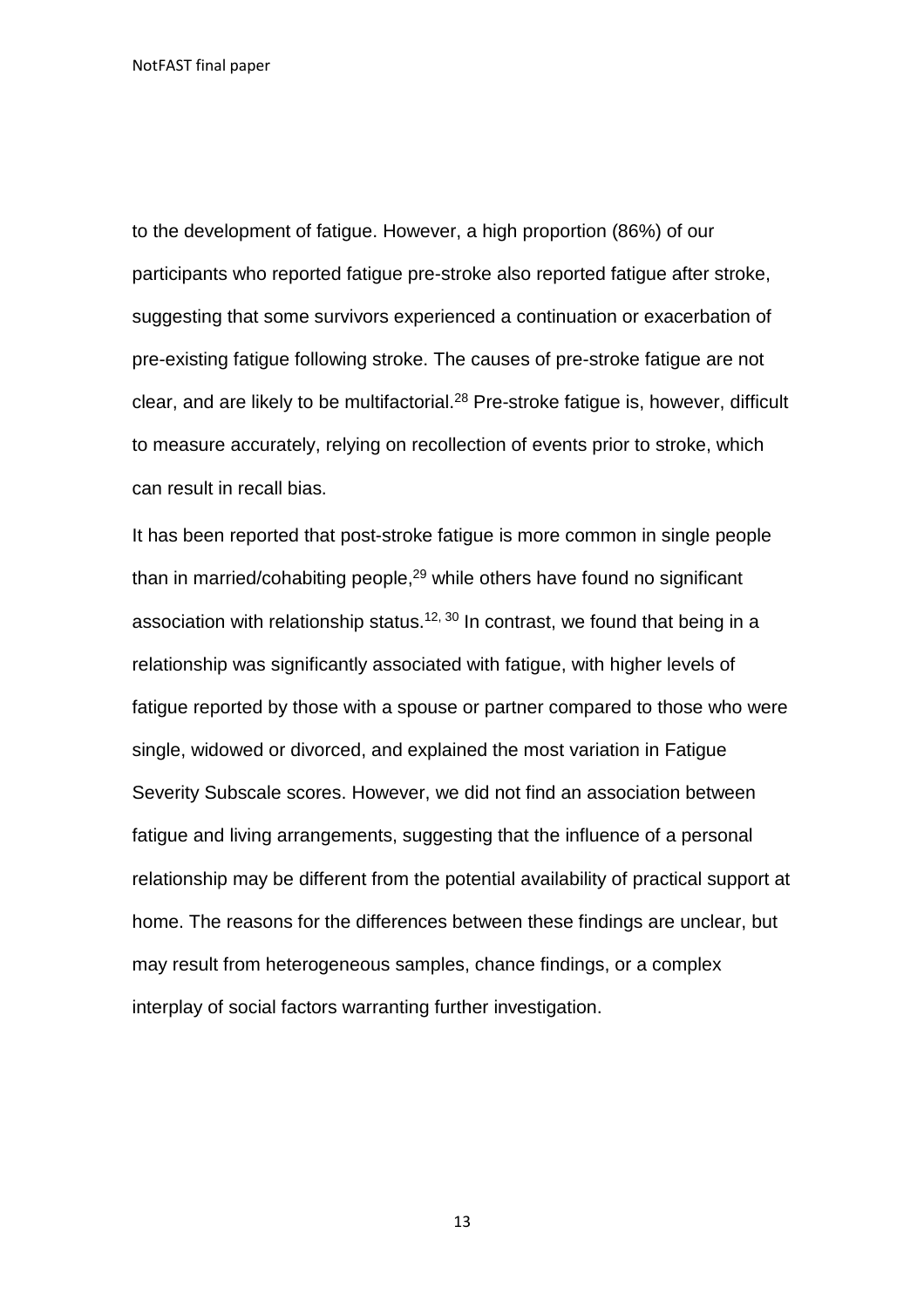Poorer functional mobility was a significant independent predictor of post-stroke fatigue. Reduced mobility may be a consequence of fatigue, although the direction of this relationship is unclear. However, lower physical activity levels at one month after stroke have been shown to predict fatigue at six and 12 months.<sup>25</sup> This suggests that interventions to promote early activity may have the potential to modify fatigue later in recovery. There is a need for longitudinal intervention studies to explore the effect of early activity levels on the development of fatigue.

The results support the suggestion that fatigue may arise due to several factors. This includes neurophysiological factors, such as corticomotor excitability, physical factors, such as increasing level of disability leading to fatigue, and psychological factors, such as mood leading to increased reports of fatigue. It is not possible to differentiate these factors in people with stroke and, indeed, this multifactorial nature is consistent with fatigue also being a problem in people with other disabling conditions, such as multiple sclerosis<sup>31</sup> and rheumatoid arthritis.<sup>32</sup>

The association between fatigue and depression has been established previously.5, 6 However, despite having excluded participants with high levels of depressive symptoms, we found that the association between fatigue and depressive symptoms remained. We found a similar association between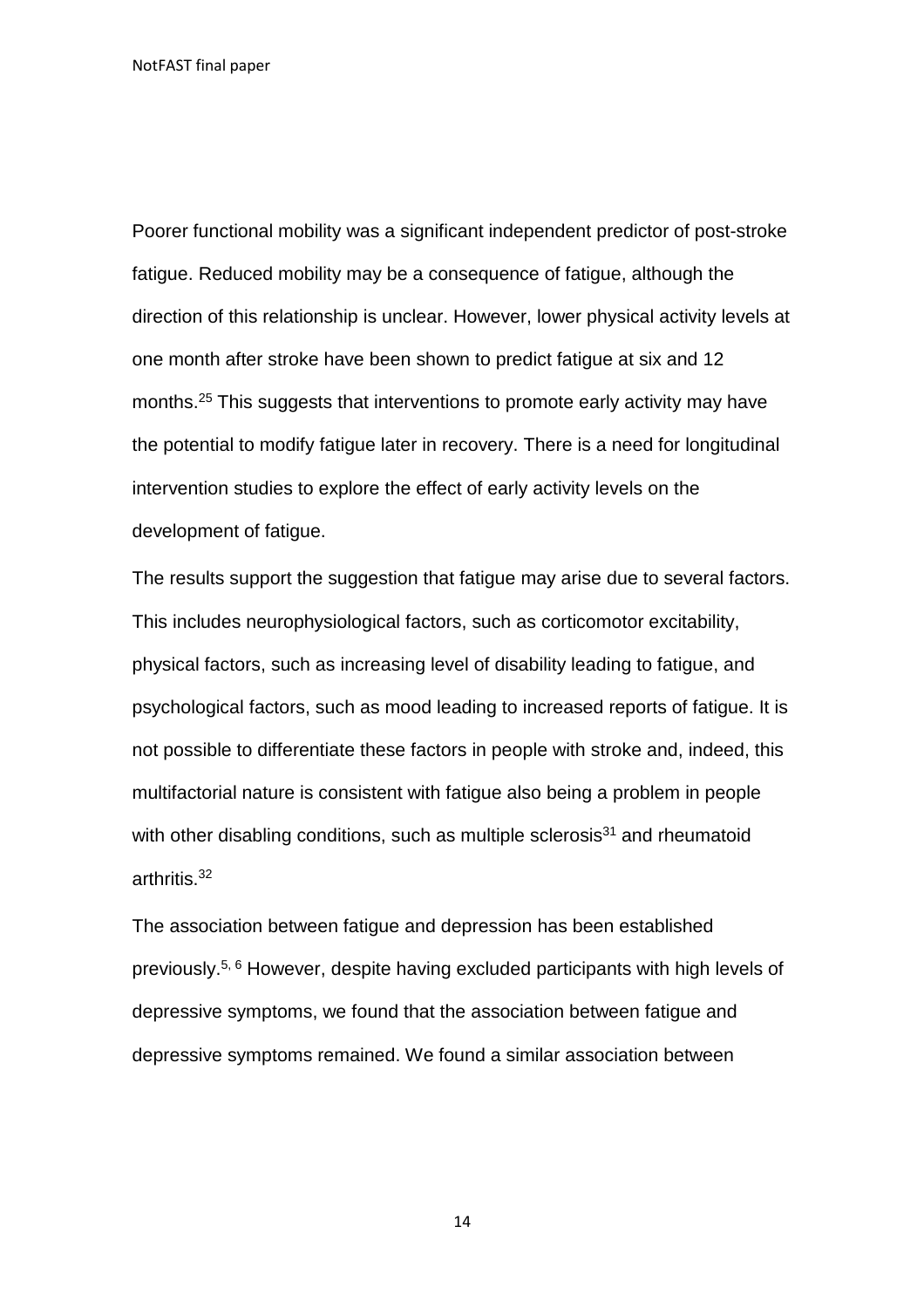anxiety symptoms and fatigue. Our findings are consistent with a meta-analysis of psychological factors in relation to fatigue which also found an association between fatigue and mood in those without clinically significant depression or anxiety.<sup>33</sup> Therefore low levels of distress may impact on fatigue, and this would offer justification to address the emotional impact of stroke, even in the absence of clinically significant levels of anxiety or depression.

A limitation of this study is representativeness of the stroke sample. A substantial proportion of participants were recruited from acute stroke wards, where people with more severe strokes were not medically stable, and therefore less likely to participate. This may partially explain the predominance of lacunar syndrome and partial anterior circulation strokes, and the relatively low levels of physical and cognitive impairment in our sample. We also excluded those with aphasia for pragmatic reasons, and accept that our results would more accurately represent the stroke population if these participants had been included.

We had some losses after screening (13%) and participants withdrawing consent or being uncontactable (14%). Not all tests were fully completed, due to interruptions during assessments or participants being unable or declining to complete particular questions or tasks (e.g. 6m walk test, cognitive tests).Diagnosis of stroke classification and NIHSS scores were unavailable in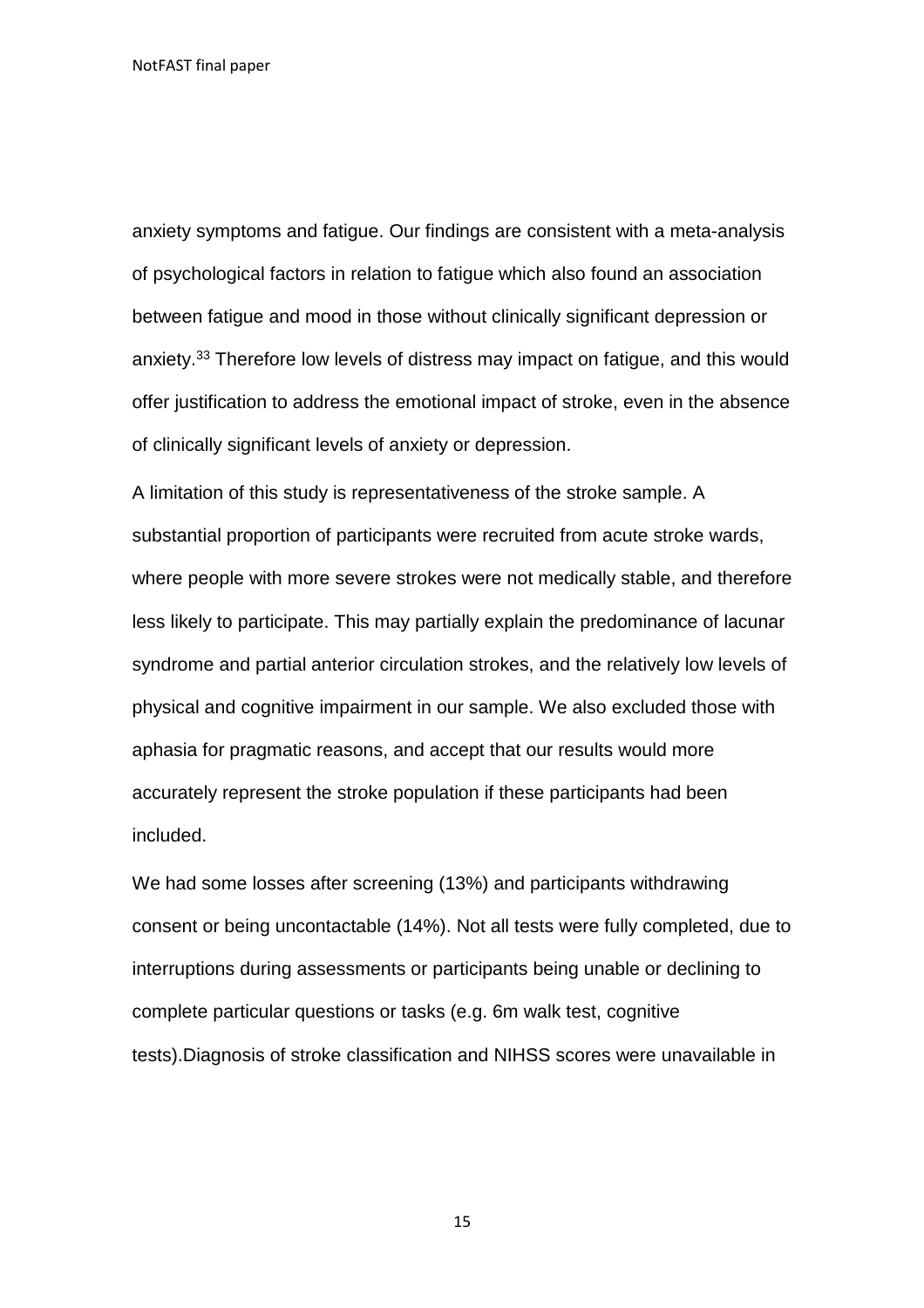some cases (NIHSS scores available for 203/268 cases (i.e. 76%)), affecting the overall estimation of stroke severity.

We recruited a greater proportion of men (68%) than women, consistent with observations that women are underrepresented in cardiovascular clinical trials.<sup>34</sup> We excluded people with communication problems for pragmatic reasons, but accept that studies investigating fatigue in this population are needed.

One of the key limitations may be our main outcome measure. The Fatigue Severity Subscale is commonly used in stroke research, however there is no validated 'cut-off' score to define clinically significant fatigue after stroke. Nevertheless, the approach we used is consistent with that used in other studies of fatigue in neurological conditions.<sup>12</sup>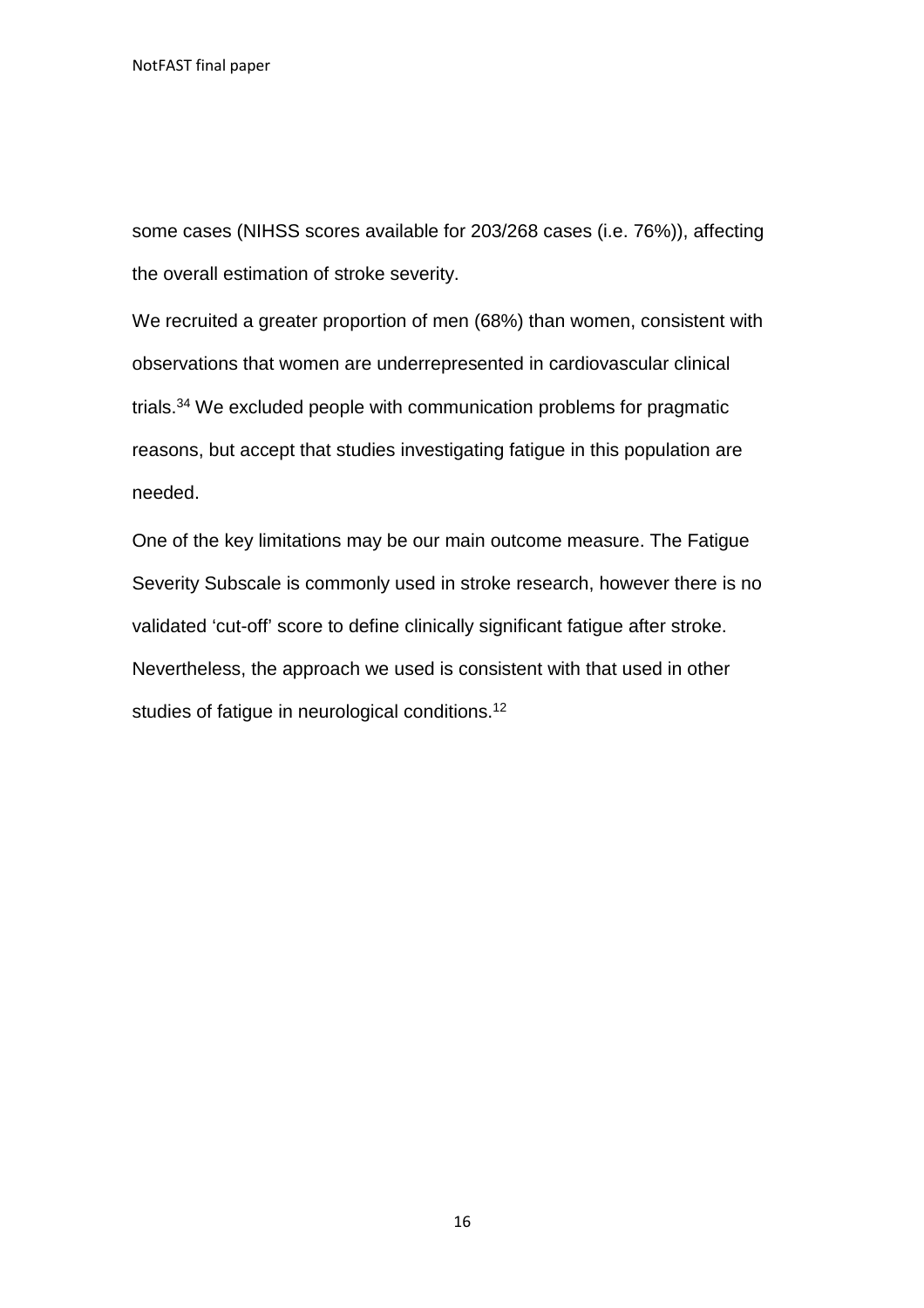## **Clinical Messages**

- Self-reported pre-stroke fatigue, being in a relationship, and poor mobility were all associated with higher levels of fatigue.
- Mood was associated with fatigue, even though those with high levels of depressive symptoms were excluded from the study.
- The factors found to be associated with fatigue require further exploration, but are potential targets for interventions to treat post-stroke fatigue.

# **Acknowledgements**

We acknowledge the assistance of Emily Birks, Ella Clark, Christodouli Lagogianni, Holly Milligan, Caroline Watchurst and Anne Worthington and also the support of the National Institute of Health Research Clinical Research Network (NIHR CRN). We gratefully acknowledge the input of our Steering Group, which comprised the authors, Dr Allison Cooper, Mr Martin Kelly, Dr Peter Knapp, Mr Ciaran Morgan, and Dr Alex Pollock and the input of Dr Andrea Venn who provided statistical advice.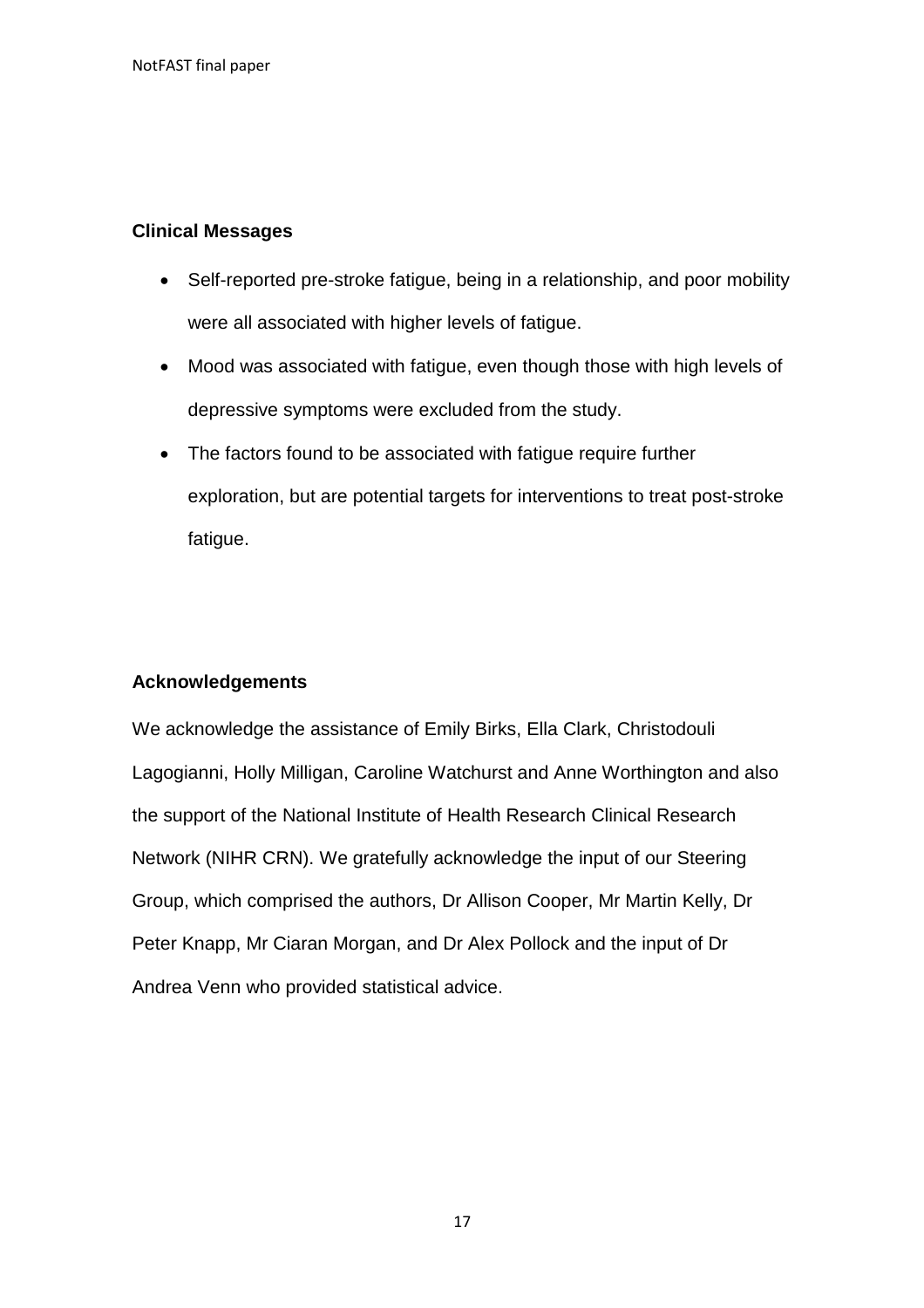# **Author contributions**

AD, NL, NS, NW, AM, PT and GM were responsible for the study conception and design.

LH was responsible for the co-ordination of the data collection.

AD, NL, LH and EW input and analysed the data.

AD, NL and LH wrote the initial draft of the article and all authors contributed to the revisions.

### **Conflict of interest statement**

The authors declare that there are no conflicts of interest.

# **Funding support**

This research was funded by the Stroke Association (reference: TSA 2012/04).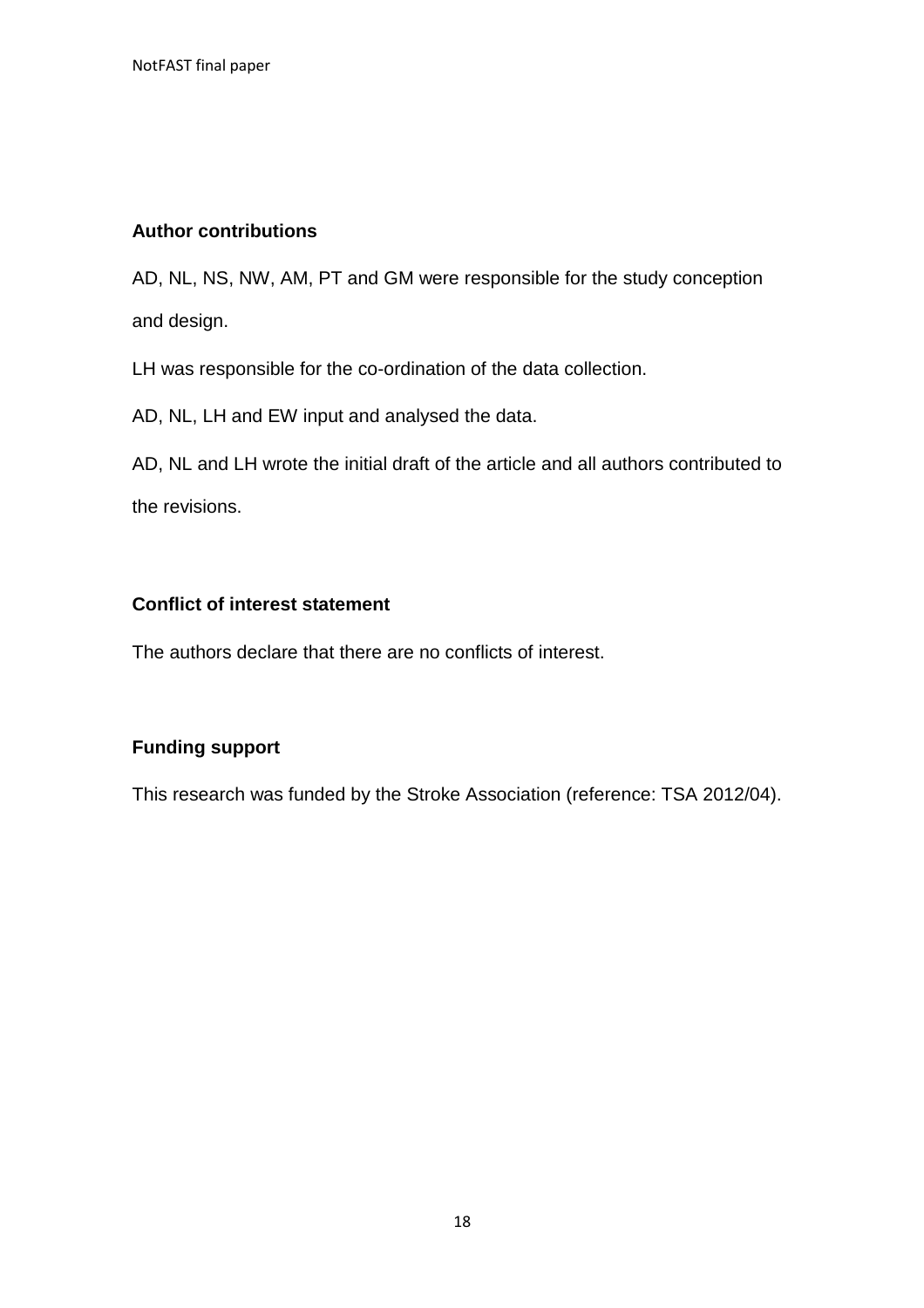### **References**

- 1. McKevitt C, Fudge N, Redfern J, et al. Self-Reported Long-Term Needs After Stroke. Stroke. 2011;42:1398-403.
- 2. Andersen G, Christensen D, Kirkevold M, Johnsen SP. Post-stroke fatigue and return to work: a 2-year follow-up. Acta Neurologica Scandinavia. 2012;125:248-53.
- 3. Morley W, Jackson K, Mead GE. Post-stroke fatigue: an important yet neglected symptom. Age and Ageing 2005;34(3):313.
- 4. van de Port IG, Kwakkel G, Schepers VP, Heinemans CT, Lindeman E. Is fatigue an independent factor associated with activities of daily living, instrumental activities of daily living and health related quality of life in chronic stroke? Cerebrovascular Diseases. 2007;23:40-5.
- 5. Lerdal A, Bakken LN, Kouwenhoven SE, et al. Poststroke fatigue a review. Journal of Pain Symptom Management. 2009;38:928-49.
- 6. Duncan F, Wu S, Mead GE. Frequency and natural history of fatigue after stroke: a systematic review of longitudinal studies. Journal of Psychosomatic Research 2012;73:18-27.
- 7. De Groot MH, Phillips SJ, Eskes GA. Fatigue associated with stroke and other neurological conditions: implications for stroke rehabilitation. Archives of Physical Medicine and Rehabilitation 2003;84:1714-20.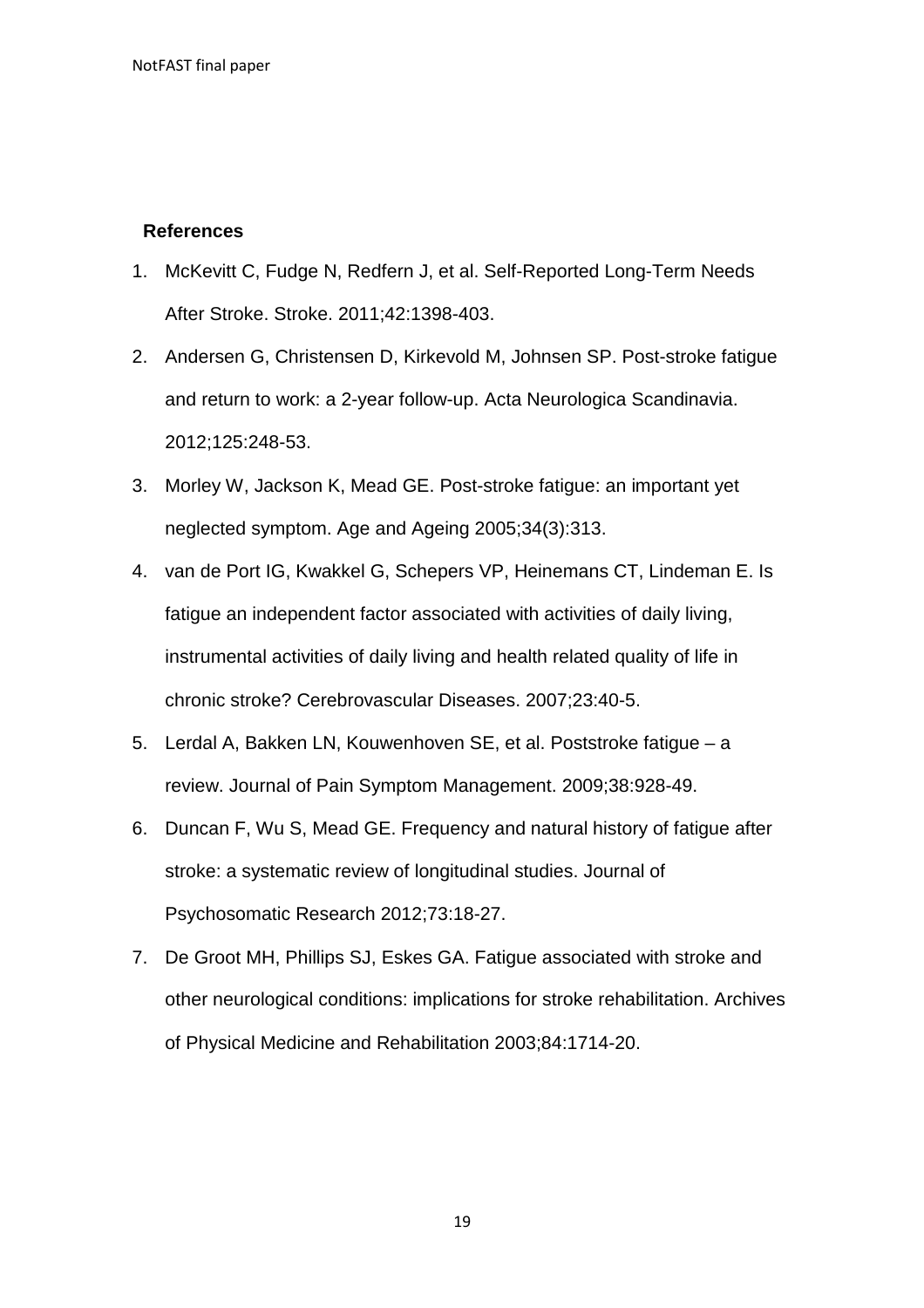- 8. Choi-Kwon S, Kim JS. Poststroke Fatigue: an emerging, critical issue in stroke medicine. International Journal of Stroke. 2011;6:328-36.
- 9. Synder D, Body R, Parker M, Boddy MS. Sheffield Screening Test for Acquired Language Disorders (Manual): NFER Nelson; 1993.
- 10. Adshead F, Day Cody D, Pitt B. BASDEC: a novel screening instrument for depression in elderly medical inpatients. British Medical Journal 1992;305:397.
- 11. Schwartz JE, Jandorf L, Krupp LB. The measurement of fatigue: A new instrument. Journal of Psychosomatic Research. 1993;37(7):753-62.
- 12. Lerdal A, Bakken LN, Rasmussen EF, et al. Physical impairment, depressive symptoms and pre-stroke fatigue are related to fatigue in the acute phase after stroke. Disabil Rehabil. 2011;33 (4):334-42.
- 13. Collen F, Wade DT, Robb GF, Bradshaw CM. The Rivermead Mobility Index: a further development of the Rivermead Motor Assessment. International Disability Studies. 1991;13:50-4.
- 14. Wade DT, Collin C. The Barthel ADL index: a standard measure of physical disability. International Disability Studies. 1988;11:89-92.
- 15. Nouri FM, Lincoln NB. An extended activities of daily living scale for stroke patients. Clinical Rehabilitation. 1987;1:301-5.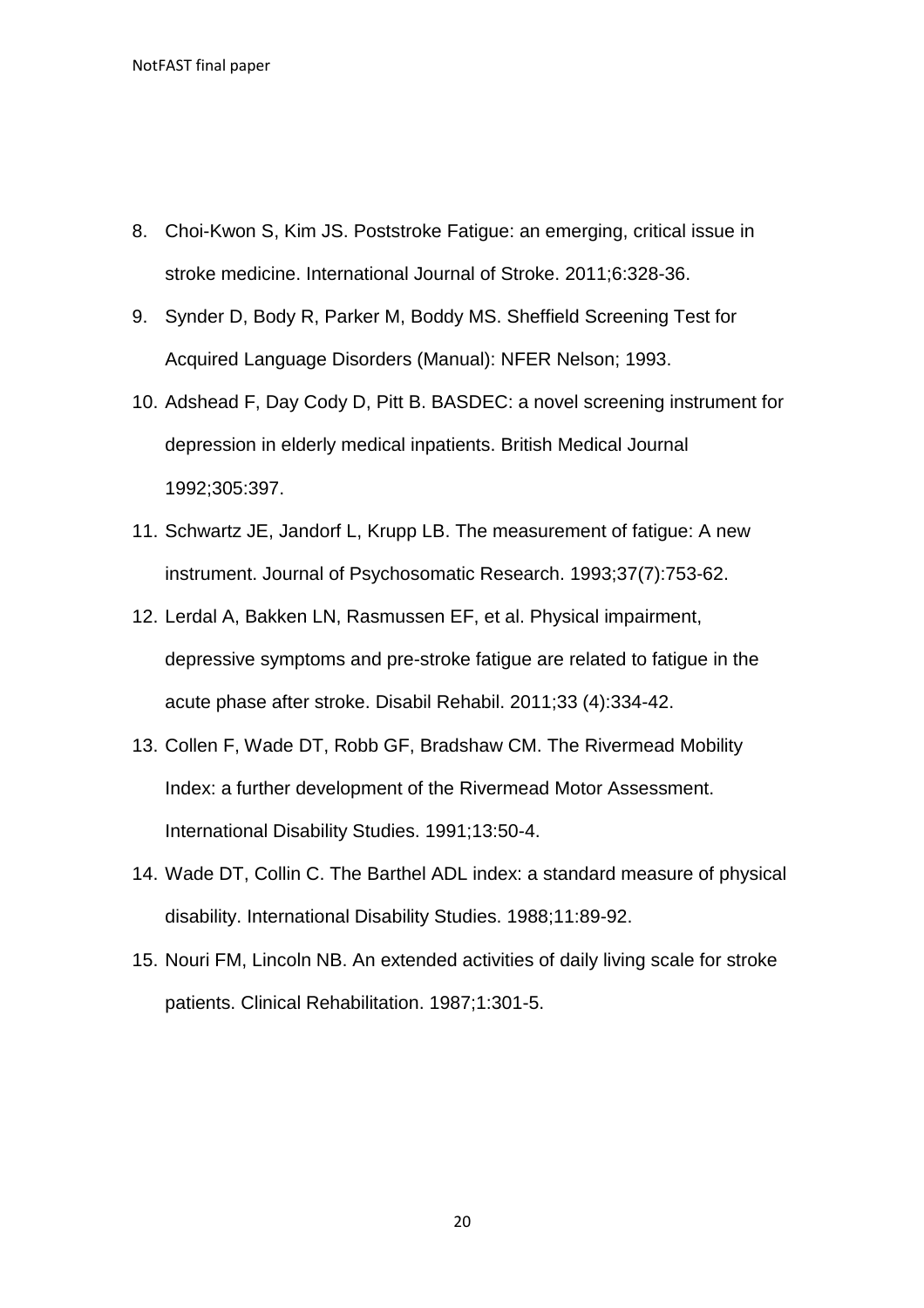- 16. Lam HS, Lau FW, Chan GK, Sykes K. The validity and reliability of a 6- Metre Timed Walk for the functional assessment of patients with stroke. Physiotherapy Theory and Practice: An International Journal of Physiotherapy 2010;26(4):251-5.
- 17. Mastin DF, Bryson J, Corwyn R. Assessing sleep hygiene using the sleep hygiene index. Journal of Behavioral Medicine. 2006;29(3):223-363.
- 18. Beck AT, Steer RA. Beck Anxiety Inventory (BAI) Manual. Oxford: Pearson; 1990.
- 19. Horowitz M, Wilner N, Alvarez W. Impact of Event Scale: a measure of subjective stress. Psychosomatic Medicine. 1979;41:209-18.
- 20. Lincoln NB, Radford KA, Nouri FM. Stroke Drivers' Screening Assessment Revised Manual: University of Nottingham; 2012.
- 21. Golden CJ. Stroop Color and Word Test: A Manual for Clinical and Experimental Uses Chicago, Illinois: Skoelting; 1978.
- 22. Coughlan AK, Hollows SE. The Adult Memory and Information Processing Battery (AMIPB). Leeds: Psychology Department, St James University Hospital; 1985.
- 23. Brott T, Adams HP, Olinger CP, et al. Measurements of acute cerebral infarction: a clinical examination scale. Stroke. 1989;20(7):864-70.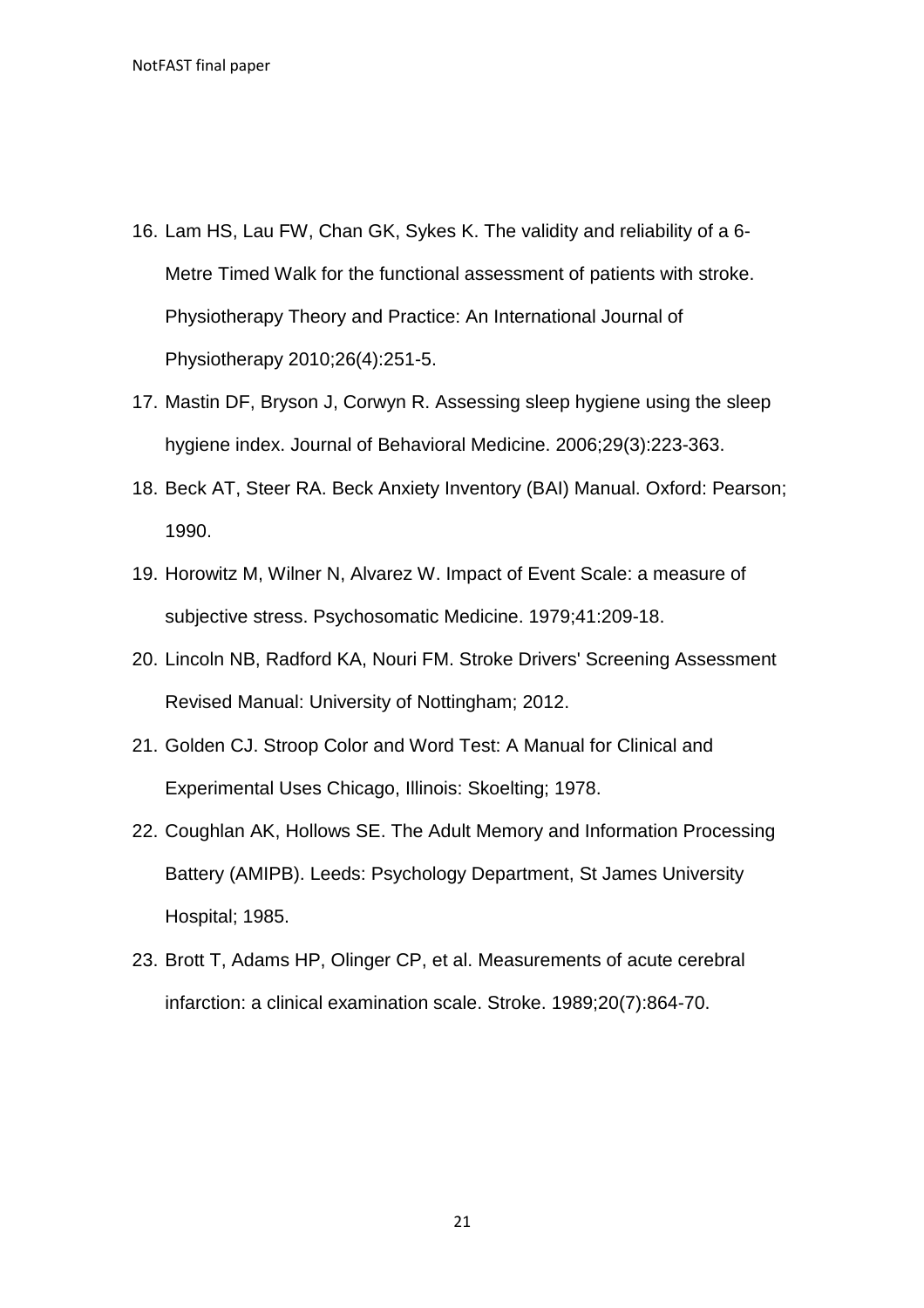- 24. Briggs DE, Felberg RA, Malkoff MD, Bratina P, Grotta JC. Should Mild or Moderate Stroke Patients Be Admitted to an Intensive Care Unit? Stroke. 2001;32(4):871-6.
- 25. Duncan F, Lewis SJ, Greig CA, et al. Exploratory Longitudinal Cohort Study of Associations of Fatigue After Stroke. Stroke. 2015;46:1052-8.
- 26. Radman N, Staub F, Aboulafia-Brakha T, Berney A, Bogousslavsky J, Annoni JM. Poststroke fatigue following minor infarcts: a prospective study. Neurology. 2012;79(14):1422-7.
- 27. Choi-Kwon S, Han SW, Kwon SU, Kim JS. Poststroke Fatigue: Characteristics and Related Factors. Cerebrovascular Disease. 2005;19:84- 90.
- 28. Chen YK, Qu JF, Xiao WM, et al. Poststroke fatigue: risk factors and its effect on functional status and health-related quality of life. International Journal of Stroke. 2015;10(4):506–12.
- 29. Glader EL, Stegmayr B, Asplund K. Poststroke Fatigue: A 2-Year Follow-Up Study of Stroke Patients in Sweden. Stroke. 2002;33(5):1327-33.
- 30. Schepers V, Visser-Meily AM, Ketelaar M, Lindeman E. Poststroke Fatigue: Course and Its Relation to Personal and Stroke-Related Factors. Archives of Physical Medicine and Rehabilitation. 2006;87(2):184-8.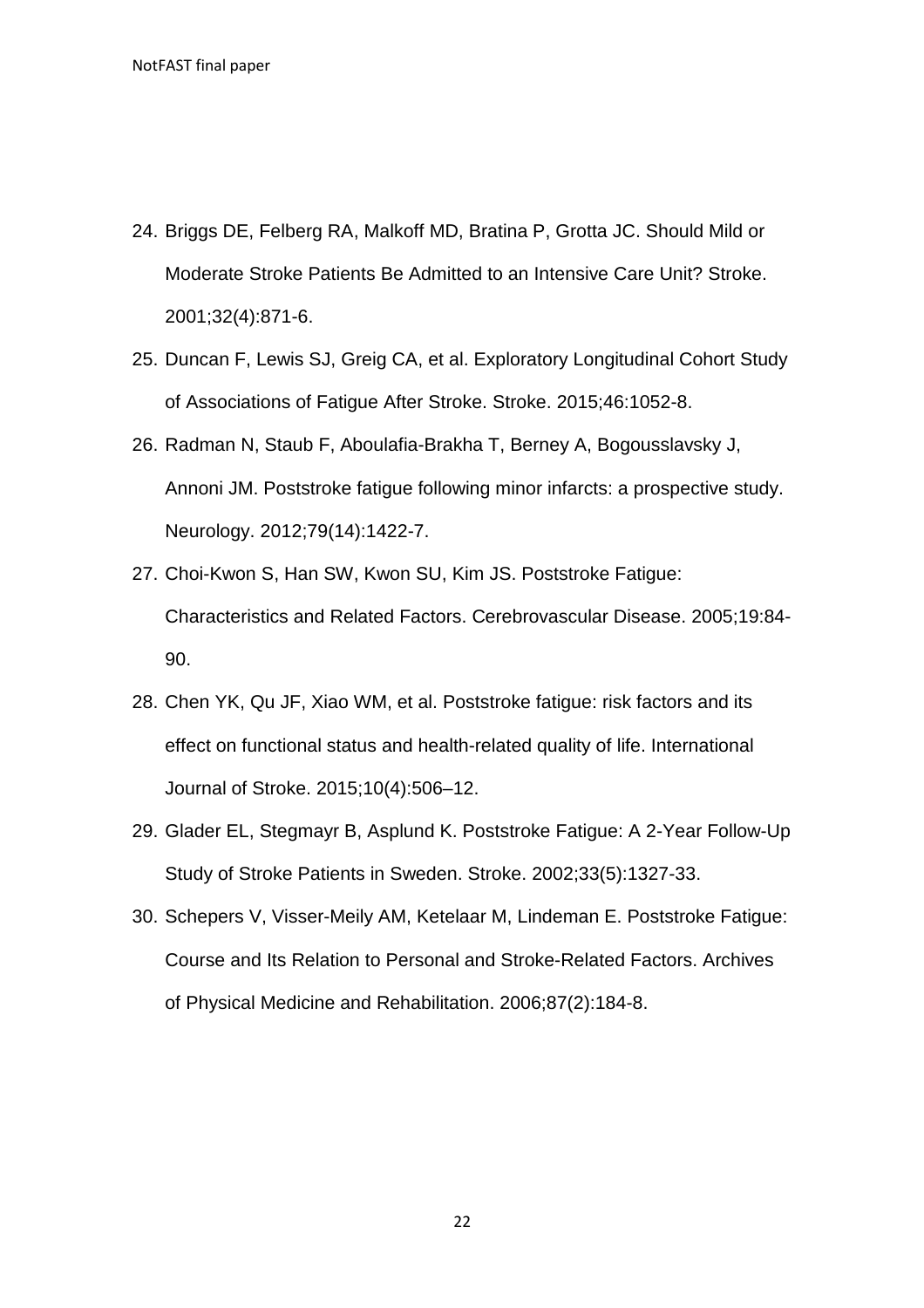- 31. Zajicek JP, Ingram WM, Vickery J, Creanor S, Wright DE, Hobart JC. Patient-orientated longitudinal study of multiple sclerosis in south west England (The South West Impact of Multiple Sclerosis Project, SWIMS) 1: protocol and baseline characteristics of cohort. BMC Neurol. 2010;10:88.
- 32. van Steenbergen HW, Tsonaka R, Huizinga TWJ, Boonen A, van der Helmvan Mil AHM. Fatigue in rheumatoid arthritis; a persistent problem: a large longitudinal study. RMD Open. 2015;1(1):e000041.
- 33. Wu S, Barugh A, Mcleaod M, Mead G. Psychological associations of poststroke fatigue: a systematic review and meta-analysis. Stroke. 2014;45:893-8.
- 34. Melloni C, Berger JS, Wang TY, et al. Representation of women in randomized clinical trials of cardiovascular disease prevention. Circulation: Cardiovascular Quality and outcomes. 2010;3(2):135-42.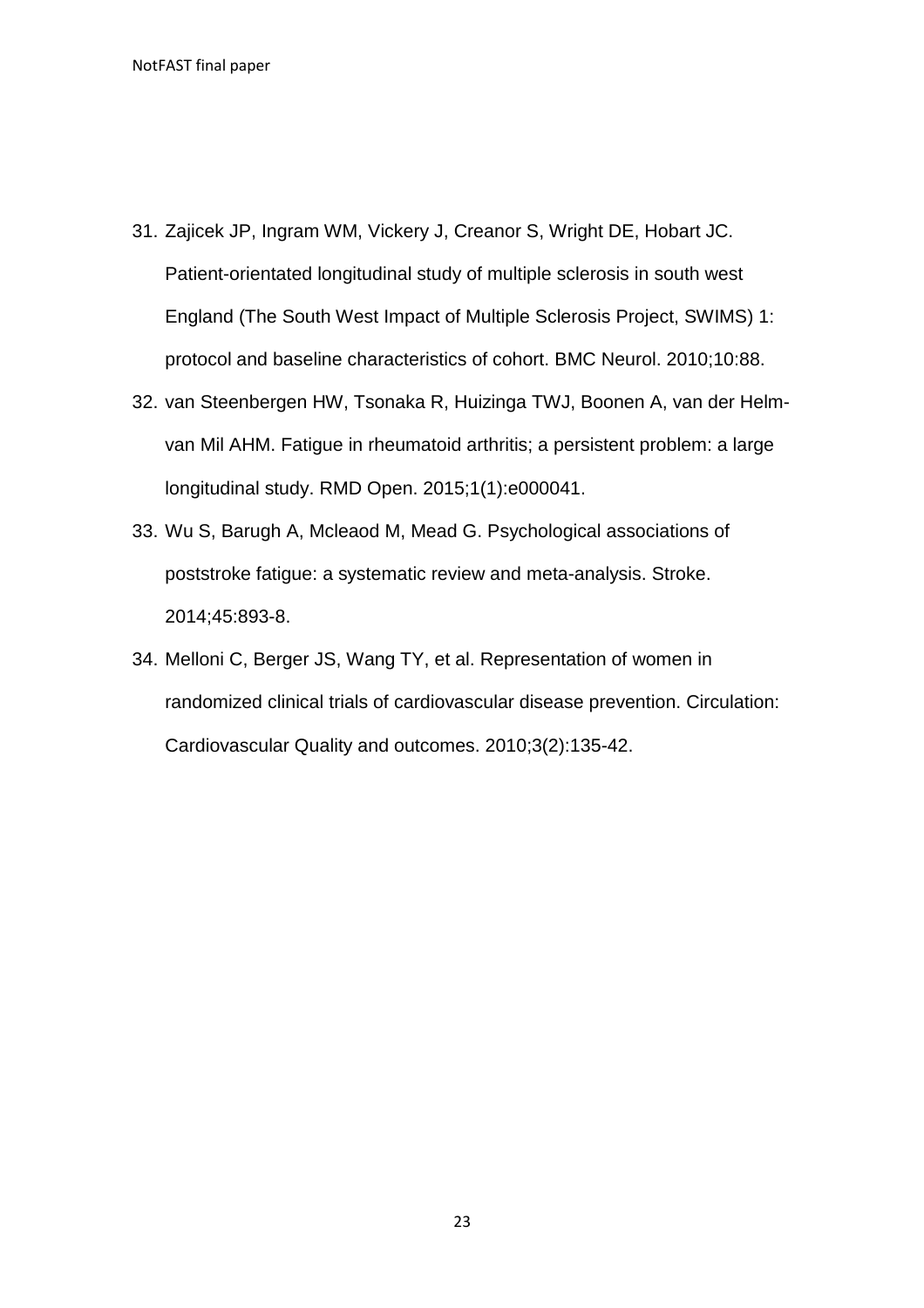# **Figures**

# **Figure 1.** Recruitment and retention.

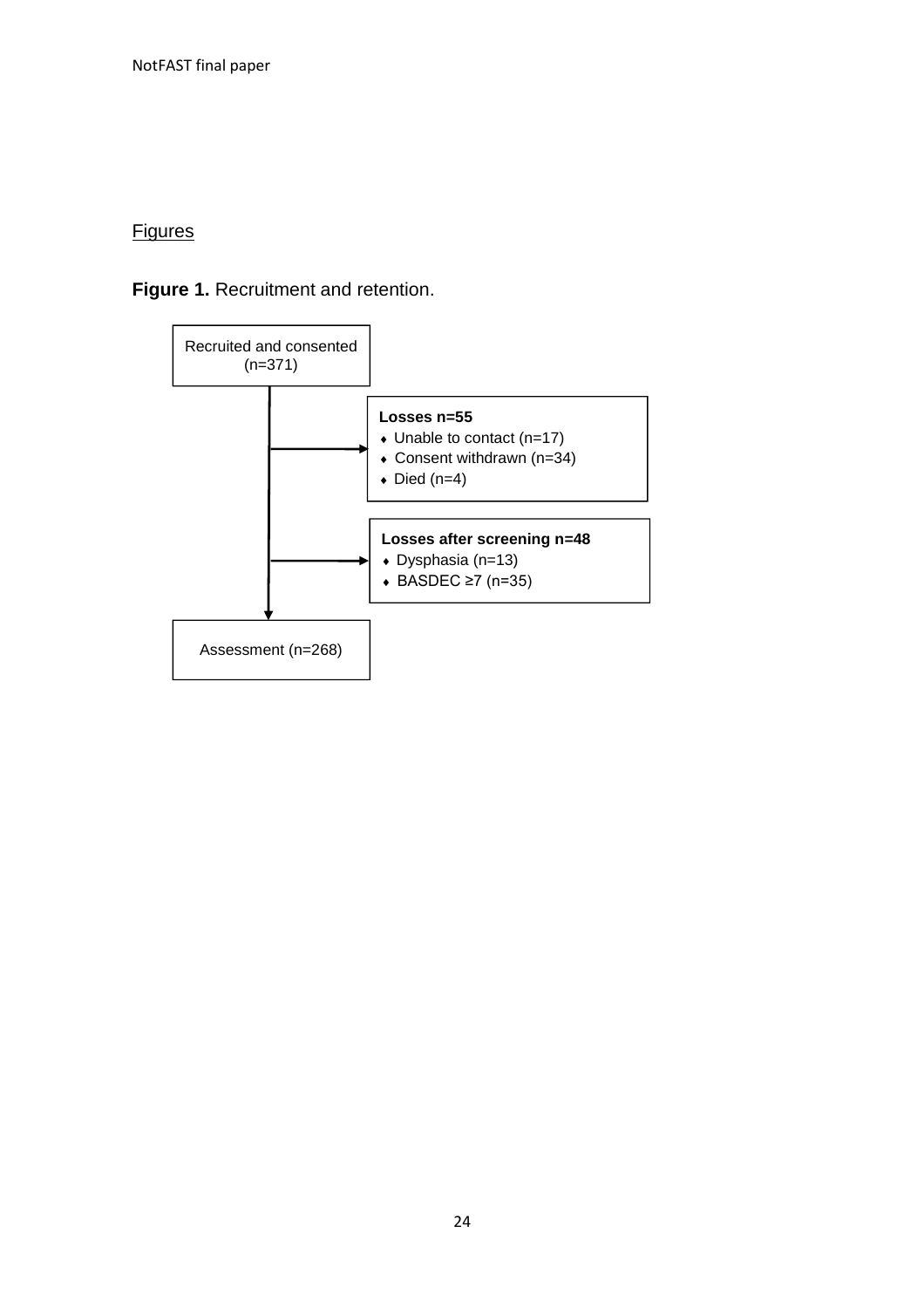# **Tables**

**Table 1.** Demographic and clinical characteristics (n=268).

|                                            | n   | %              |  |
|--------------------------------------------|-----|----------------|--|
|                                            |     |                |  |
| Gender                                     |     |                |  |
| Men                                        | 168 | 63             |  |
| Women                                      | 100 | 37             |  |
| Living arrangements                        |     |                |  |
| Living with other                          | 184 | 69             |  |
| Relationship status                        |     |                |  |
| In a relationship <sup>a</sup>             | 168 | 63             |  |
| Ethnicity                                  |     |                |  |
| White                                      | 241 | 90             |  |
| Other                                      | 27  | 10             |  |
| Pre-stroke occupation                      |     |                |  |
| Working                                    | 91  | 34             |  |
| Retired/not working                        | 177 | 66             |  |
| Stroke type                                |     |                |  |
| Infarction                                 | 243 | 91             |  |
| Haemorrhagic                               | 23  | 9              |  |
| Missing                                    | 2   |                |  |
| Hemisphere                                 |     |                |  |
| Left                                       | 112 | 43             |  |
| Right                                      | 141 | 54             |  |
| <b>Bilateral</b>                           | 10  | 4              |  |
| Missing                                    | 5   |                |  |
| Stroke classification                      |     |                |  |
| <b>Total Anterior Circulation Stroke</b>   | 13  | 6              |  |
| <b>Partial Anterior Circulation Stroke</b> | 64  | 30             |  |
| Lacunar Syndrome                           | 86  | 41             |  |
| <b>Posterior Circulation Syndrome</b>      | 48  | 23             |  |
| Missing                                    | 57  |                |  |
| Co-existing medical conditions             |     |                |  |
| <b>Diabetes</b>                            | 41  | 15             |  |
| Ischaemic heart disease                    | 25  | 9              |  |
| Previous TIA                               | 25  | 9              |  |
| Peripheral vascular disease                | 6   | $\overline{2}$ |  |
| Anaemia                                    | 10  | 4              |  |
| Cancer                                     | 14  | 5              |  |
| <b>Atrial fibrillation</b>                 | 53  | 20             |  |
| Respiratory disease                        | 33  | 12             |  |
| Heart failure                              | 6   | $\overline{2}$ |  |
| Prescribed statins (n=262)                 | 179 | 68             |  |

a defined as having a spouse, partner or civil partner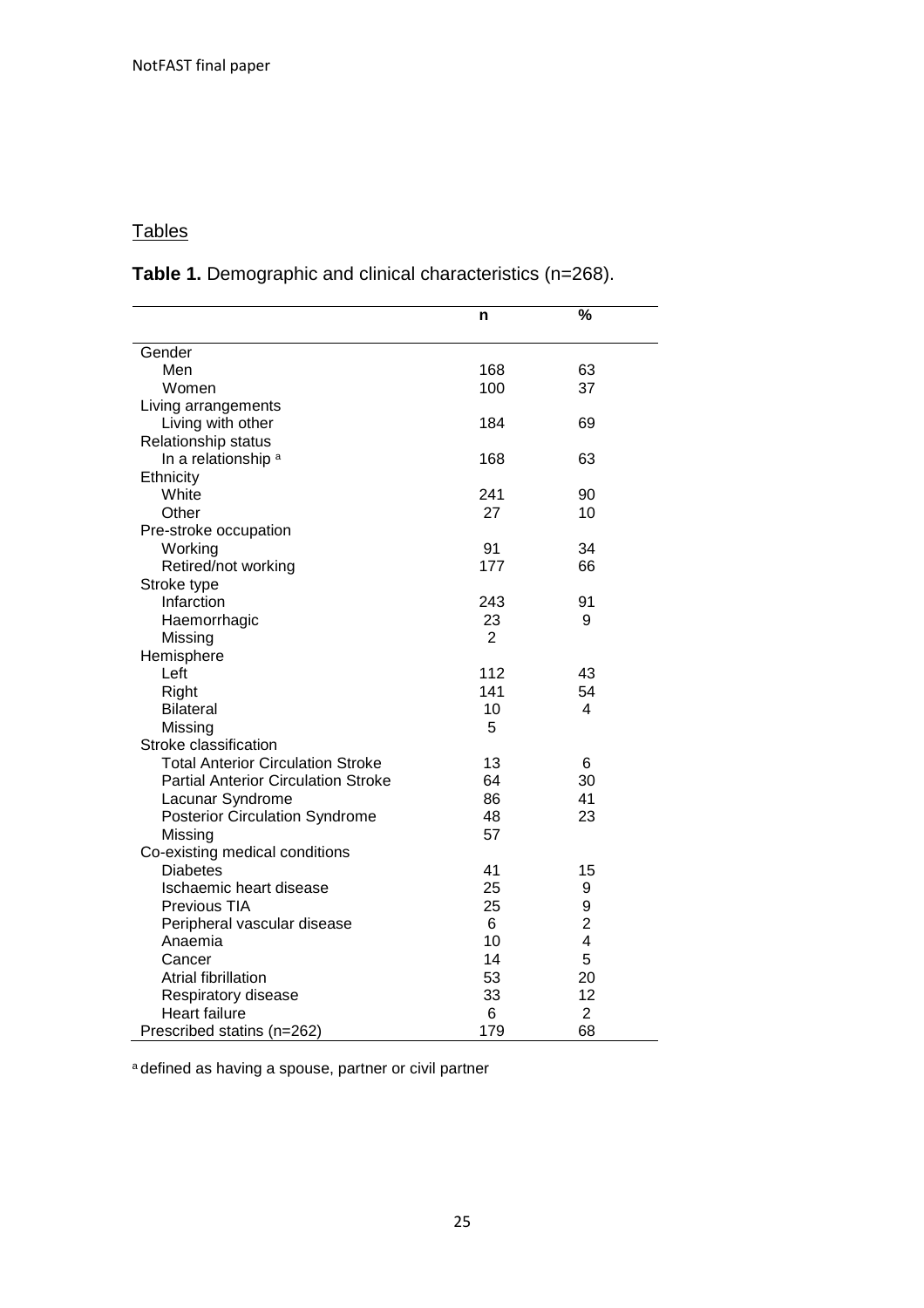**Table 2.** Questionnaire measures and cognitive tests.

|                                                              | <b>Pre-stroke</b> |             |           | <b>Baseline</b> |     |             |           |       |
|--------------------------------------------------------------|-------------------|-------------|-----------|-----------------|-----|-------------|-----------|-------|
|                                                              | n                 | <b>Mean</b> | <b>SD</b> | Range           | n   | <b>Mean</b> | <b>SD</b> | Range |
| Fatigue                                                      |                   |             |           |                 |     |             |           |       |
| <b>Fatigue Severity Scale</b>                                | 268               | 21.6        | 13.4      | 54              | 268 | 32.0        | 16.7      | 54    |
| Motor and ADL performance                                    |                   |             |           |                 |     |             |           |       |
| <b>Rivermead Mobility Index</b>                              | 267               | 13.3        | 1.4       | 12              | 267 | 10.5        | 4.2       | 14    |
| Nottingham Extended ADL scale                                | 268               | 20.5        | 2.4       | 17              | 268 | 14.5        | 7.0       | 22    |
| <b>Barthel Index</b>                                         |                   |             |           |                 | 266 | 17.2        | 4.3       | 20    |
| 6m walk (s)                                                  |                   |             |           |                 | 194 | 8.3         | 4.6       | 37    |
| <b>Emotional factors</b><br><b>Brief Assessment Schedule</b> |                   |             |           |                 | 268 | 3.2         | 3.0       | 6     |
| <b>Depression Cards</b>                                      |                   |             |           |                 |     |             |           |       |
| <b>Beck Anxiety Index</b>                                    |                   |             |           |                 | 263 | 7.2         | 6.9       | 34    |
| Impact of Event Scale -Revised                               |                   |             |           |                 | 262 | 12.2        | 13.7      | 77    |
| Sleep                                                        |                   |             |           |                 |     |             |           |       |
| Sleep Hygiene Index                                          |                   |             |           |                 | 266 | 24.0        | 6.8       | 41    |
| Cognitive abilities                                          |                   |             |           |                 |     |             |           |       |
| Dot cancellation time                                        |                   |             |           |                 | 244 | 511.5       | 183.1     | 853   |
| Dot cancellation errors                                      |                   |             |           |                 | 244 | 30.6        | 39.2      | 162   |
| AMIPB adjusted score                                         |                   |             |           |                 | 253 | 50.0        | 18.0      | 110   |
| Stroop interference                                          |                   |             |           |                 | 252 | 22.5        | 27.0      | 346   |

Note: n = number of participants completing each assessment.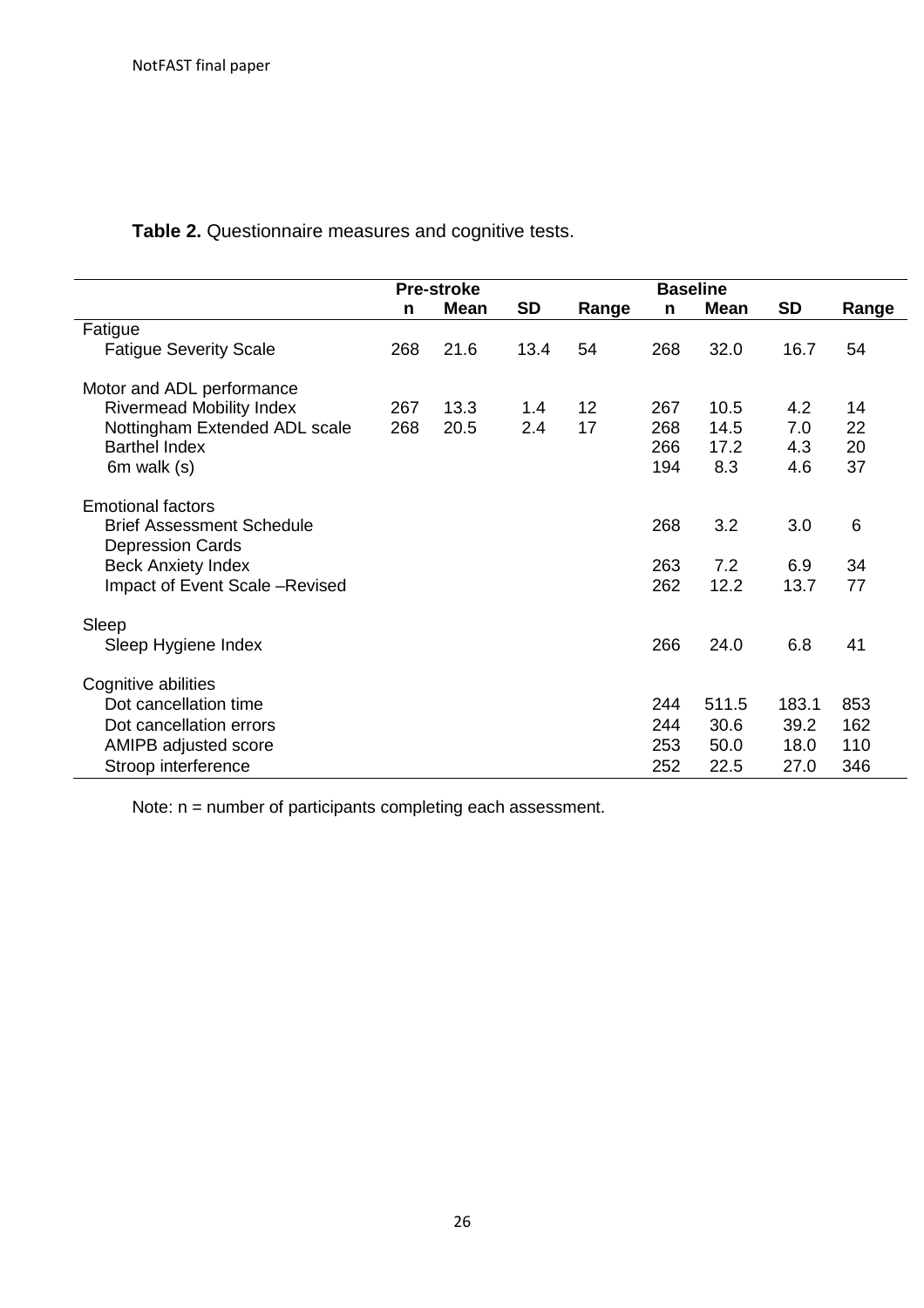**Table 3.** Comparison of clinically significant fatigue scores pre- and post-stroke.

|                   |                 | Post-stroke fatigue |                 |              |  |
|-------------------|-----------------|---------------------|-----------------|--------------|--|
|                   |                 | Not fatigued        | <b>Fatigued</b> | <b>Total</b> |  |
| <b>Pre-stroke</b> | Not fatigued    | 146 (95%)           | 71 (62%)        | 217          |  |
| fatigue           | <b>Fatigued</b> | 7(5%)               | 44 (38%)        | 51           |  |
|                   | Total           | 153                 | 115             | 268          |  |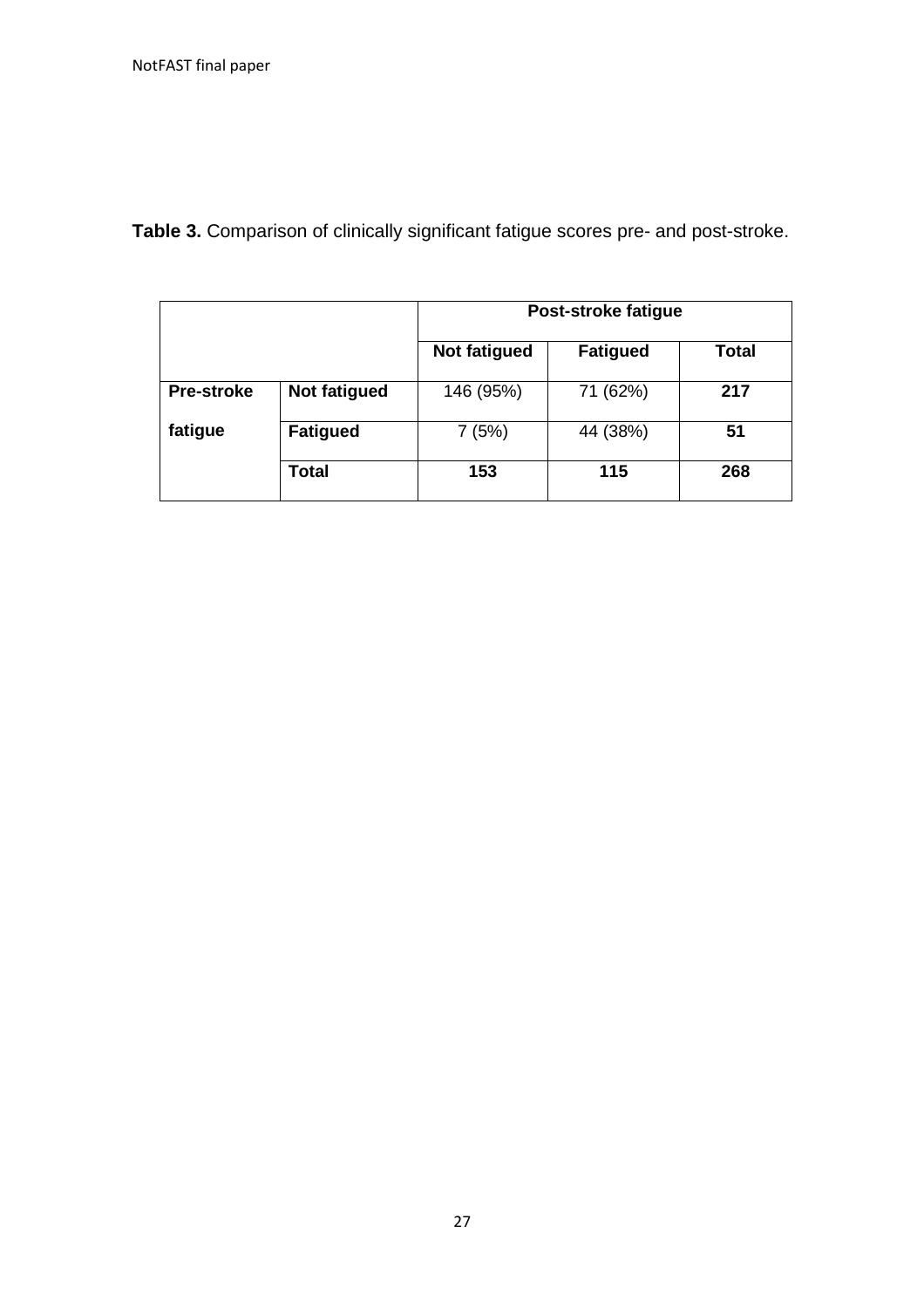| <b>Variable</b>                                             | Pearson's correlation co-<br>efficient | <b>Unstandardised</b><br>regression co-efficient<br>(95% CI) | $\boldsymbol{p}$ |
|-------------------------------------------------------------|----------------------------------------|--------------------------------------------------------------|------------------|
| Age (per year)                                              | $-0.16$                                | $-0.19(-0.34, -0.05)$                                        | 0.01             |
| Pre-stroke fatigue, motor and<br>ADL performance            |                                        |                                                              |                  |
| <b>Fatigue Severity Scale</b>                               | 0.55                                   | 0.69(0.56, 0.81)                                             | < 0.001          |
| <b>Rivermead Mobility Index</b>                             | $-0.13$                                | $-1.56$ ( $-2.96$ , $-0.16$ )                                | 0.03             |
| Nottingham Extended ADL<br>scale                            | $-0.06$                                | $-0.43$ $(-1.29, 0.43)$                                      | 0.32             |
| Motor and ADL performance                                   |                                        |                                                              |                  |
| <b>Rivermead Mobility Index</b>                             | $-0.20$                                | $-0.80$ $(-1.26, -0.33)$                                     | 0.001            |
| Nottingham Extended ADL<br>scale                            | $-0.17$                                | $-0.41$ $(-0.70, -0.13)$                                     | 0.004            |
| <b>Barthel Index</b>                                        | $-0.16$                                | $-0.63$ $(-1.09, -0.17)$                                     | 0.01             |
| Sleep                                                       |                                        |                                                              |                  |
| Sleep Hygiene Index                                         | 0.29                                   | 0.71(0.42, 0.99)                                             | < 0.001          |
| <b>Emotional factors</b>                                    |                                        |                                                              |                  |
| <b>Brief Assessment Schedule</b><br><b>Depression Cards</b> | 0.33                                   | 3.06(2.02, 4.11)                                             | < 0.001          |
| <b>Beck Anxiety Index</b>                                   | 0.50                                   | 1.21 (0.95, 1.46)                                            | < 0.001          |
| Impact of Event Scale -<br>Revised                          | 0.33                                   | $0.41$ (0.26, 0.55)                                          | < 0.001          |
| Cognitive abilities                                         |                                        |                                                              |                  |
| Dot cancellation time                                       | $-0.05$                                | $-0.01$ $(-0.02, 0.01)$                                      | 0.44             |
| Dot cancellation errors                                     | $-0.02$                                | $-0.01$ $(-0.06, 0.05)$                                      | 0.74             |
| AMIPB adjusted score                                        | 0.06                                   | $0.05$ (-0.06, 0.17)                                         | 0.37             |
| Stroop interference                                         | $-0.01$                                | $-0.004$ $(-0.08, 0.07)$                                     | 0.91             |

**Table 4.** Relationship between fatigue and continuous variables.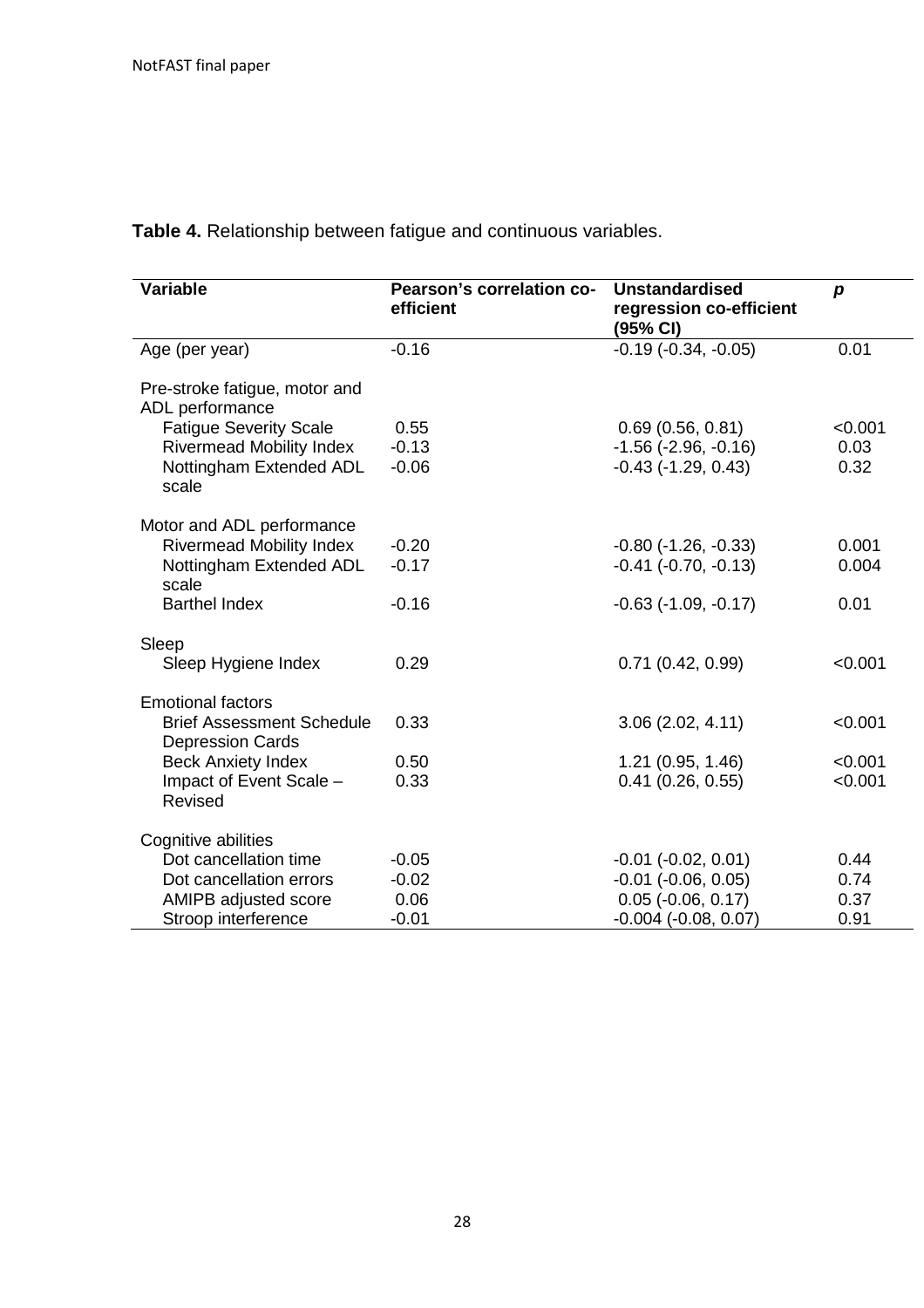| Variable                   | Category            | FSS mean(SD)  | Mean difference (95%CI)       | p    |
|----------------------------|---------------------|---------------|-------------------------------|------|
| Gender                     | Women               | 34.45 (15.89) |                               | 0.06 |
|                            | Men                 | 30.49 (17.04) | $3.96(-0.18, 8.09)$           |      |
| Ethnicity                  | Other               | 36.59 (19.27) |                               | 0.13 |
|                            | White               | 31.45 (16.35) | $5.14$ ( $-1.52$ , $11.80$ )  |      |
| Living arrangements        | Alone               | 29.93 (14.75) | $-2.97$ $(-7.30, 1.35)$       | 0.18 |
|                            | With other          | 32.90 (17.48) |                               |      |
| <b>Relationship status</b> | Single              | 29.12 (14.72) | $-4.55$ ( $-8.67$ , $-0.42$ ) | 0.03 |
|                            | In a relationship   | 33.67 (17.60) |                               |      |
| Occupational status        | Working             | 35.15 (16.93) | 4.82 (0.61, 9.03)             | 0.03 |
|                            | Retired/not working | 30.33 (16.39) |                               |      |

**Table 5.** Univariate relationship between fatigue and categorical variables.